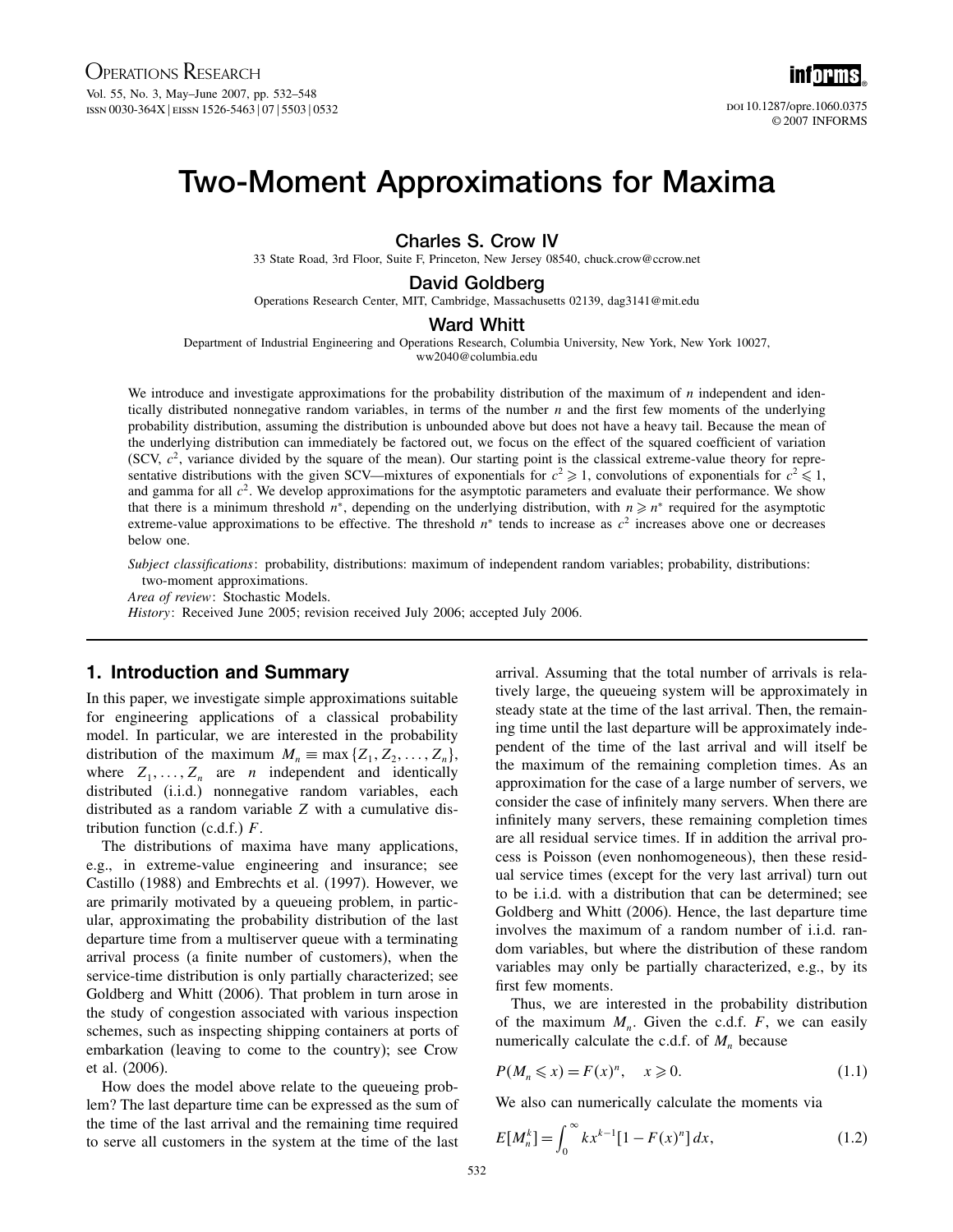e.g., see Feller (1971, p. 150); and we can calculate quantiles  $(x_{(n,q)}$  such that  $P(M_n \leq x_{(n,q)}) = q$ ) by performing binary search with the c.d.f. in  $(1.1)$ .

However, suppose that we have only a partial characterization of the c.d.f.  $F$ , as mentioned in the queueing application above. In particular, suppose that we know only its first two moments— $m_k \equiv E[Z^k]$  for  $k = 1, 2$ —or, equivalently, only its mean  $m_1 \equiv E[Z]$  and its squared coefficient of variation  $c^2 \equiv c_Z^2$  (SCV, variance divided by the square of the mean). What can we say about the distribution of  $M_n$ now?

Here, we start by making the elementary observation that  $M_n$  is proportional to the mean  $m_1 = E[Z]$ . If we multiply all the random variables  $Z_n$  by some constant, then  $M<sub>n</sub>$  itself is multiplied by that same constant. Hence, without loss of generality, we can assume that  $m_1 = 1$ , and we make that assumption. We thus ask: Given that  $m_1 = 1$ , how does the distribution of  $M_n$  depend on n and the SCV  $c^2$ of the c.d.f.  $F$ ? Also, to what extent do *n* and  $c<sup>2</sup>$  determine the distribution of  $M_n$ ?

We are interested in developing approximations for two reasons: first, to gain insight into the way the distribution of  $M_n$  depends on the c.d.f. F and, second, to do further analysis, e.g., apply calculus to do optimization and embed the model in larger queueing network models, as in Whitt (1983), Bitran and Dasu (1992), Buzacott and Shanthikumar (1993), and Suri et al. (1993). Given the motivating inspection application, we are especially interested in approximations for moderate values of  $n$ , e.g.,  $10 \leqslant n \leqslant 1,000.$ 

The Need for Regularity Conditions. A basis for understanding lies in the classical extreme-value theory; see Castillo (1988), Embrechts et al. (1997), Galambos (1987), Kotz and Nadarajah (2000), Resnick (1987), and Thomas and Reiss (2001). Paralleling the normal approximation from the central limit theorem, the distribution of  $M<sub>n</sub>$  will usually have a relatively simple asymptotic form that will be a good approximation when  $n$  is sufficiently large. However, there is not one possible asymptotic form, but three; see §3.2 of Embrechts et al. (1997) or Proposition 0.3 of Resnick (1987). The particular asymptotic form and the specific approximation depends on different properties of the distribution of the random variable Z—the asymptotic behavior of the tail  $F<sup>c</sup>(x) \equiv 1 - F(x)$  as  $x \to \infty$ ; see Chapter 3 of Embrechts et al. (1997) or Chapter 1 of Resnick (1987).

Thus, concerning approximations with limited two-moment partial information, the main message from extremevalue theory is that we should be cautious: We do not have the right information. However, suppose that we want a rough answer even if we do not have the right information. To avoid gross approximation errors, we clearly need to assume more. Accordingly, first we assume that Z is unbounded above and, second, we assume that we can rule out the possibility of a heavy tail. We assume that

$$
F^{c}(x) \leqslant Ke^{-\lambda x} \quad \text{for all } x \geqslant 0,
$$
\n<sup>(1.3)</sup>

for some constant K, where  $\lambda > 0$ .

Under those extra assumptions, the extreme-value theory tells us that the relevant asymptotic form is the Gumbel distribution, defined in (2.2) below. Moreover, the extremevalue theory tells us that we need extra regularity conditions and shows the impact of these regularity conditions. From a practical perspective, it is natural to assume as regularity conditions that the tail probability has the asymptotic property

$$
F^{c}(x) \sim \gamma(\lambda x)^{\alpha} e^{-\lambda x} \quad \text{as } x \to \infty,
$$
 (1.4)

for  $0 < \lambda < \infty$  and  $0 < \gamma < \infty$ , where  $f(x) \sim g(x)$  as  $x \to \infty$  means that  $f(x)/g(x) \to 1$  as  $x \to \infty$ . In practice, it is usually difficult to distinguish between (1.4) and other asymptotic behavior consistent with (1.3).

We assume that regularity condition (1.4) holds, but without directly verifying it. Consequently, we do not know the asymptotic parameters in (1.4). It is important to emphasize that the condition (1.4) is critical. We can have the same SCV with a distribution having heavy-tail asymptotics of the form

$$
F^{c}(x) \sim \gamma x^{-\alpha} \quad \text{as } x \to \infty \text{ for } \alpha > 2,
$$
 (1.5)

which will produce vastly different (larger) maxima. From data, these two cases can be distinguished by estimating  $log(F<sup>c</sup>(x))$ . Under (1.4),  $log(F<sup>c</sup>(x))$  is approximately a linear function of x for large x; under (1.5),  $\log(F^c(x))$  is approximately a linear function of  $log(x)$ . If we actually had data, then we could directly estimate the parameters in (1.4) and apply available extreme-value approximations, as described in §§3 and 7 below. Here we assume that condition (1.4) holds, but that we do not know the parameters.

Regularity condition (1.4) covers two distinct cases: (i) the c.d.f. F has a pure-exponential tail  $(\alpha = 0)$ , and (ii) the c.d.f. F does not have a pure-exponential tail ( $\alpha \neq 0$ ). The case of a pure-exponential tail is illustrated by the familiar hyperexponential  $(H_k)$  distributions (mixtures of exponential distributions), which have  $c^2 > 1$ . For  $c^2 < 1$ , the case of a pure-exponential tail is illustrated by hypoexponential distributions (convolutions of exponential distributions) when the component exponential distributions have different means and, by a limiting case, the shiftedexponential distribution (the distribution of a constant plus an exponential random variable).

The case of a nonexponential tail is illustrated by gamma distributions, which includes Erlang distributions (convolutions of exponential distributions when all the component exponential distributions have the same mean). Based on previous experience with asymptotic approximations, e.g., as in Abate and Whitt (1997), we anticipate that asymptotic extreme-value approximations will be more effective with a pure-exponential tail, and that will be borne out here. We will see that the extreme-value approximations take a simpler form and are more accurate when  $F$  has a pureexponential tail.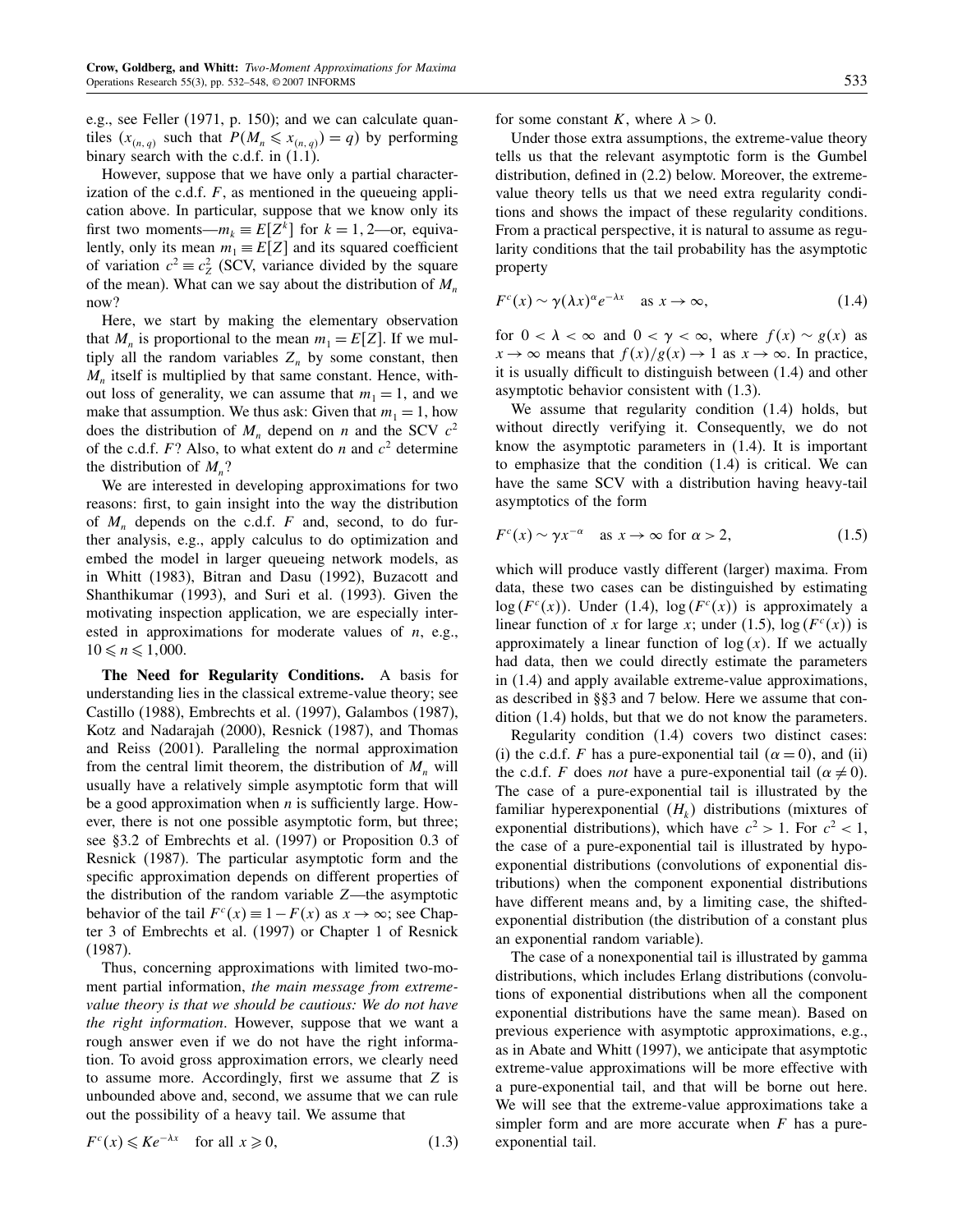A Numerical Approach. To obtain numerical results, we suggest fitting a representative approximating distribution to the partial information and then computing the exact distribution of the maximum according to (1.1). We will show that that approach is more reliable than the classical extreme-value approximations, even when we know the asymptotic parameters in (1.4), when the SCV  $c^2$  is very large or small (e.g.,  $c^2 \geq 16$  or  $c^2 \leq 1/16$ ) and *n* is not extremely large (e.g.,  $n \leq 1,000$ ).

As is frequently done in queueing approximations e.g., see Whitt (1982, 1983, 1984)—we suggest using the exponential distribution for  $c^2 \approx 1$ , the  $H_2$  distribution with an appropriate choice of the third parameter for  $c<sup>2</sup> > 1$  (matching the first three moments, if possible), and the shifted-exponential distribution or a convolution of exponential distributions for  $c^2 < 1$ . They all have pureexponential tails. As an alternative, and for comparison, we also consider the gamma distribution for all  $c^2 > 0$ , which does not have a pure-exponential tail. We give details in the remaining sections. As noted above, all four distributions are "exponential-like."

Simple Approximations and Insights. Nevertheless, here we are primarily interested in closed-form analytic approximations. We will show that it is possible to develop reasonable closed-form approximations for moderate values of *n* and  $c^2$ , such as  $10 \le n \le 1,000$  and  $1/16 \le c^2 \le 16$ . Our starting point is the classical extreme-value theory associated with (1.4) in the case of a pure-exponential tail  $(\alpha = 0)$ . Because the extreme-value approximations are not consistently good for all *n* and  $c^2$ , an important component of our approximation is an indication when the extremevalue approximations will be appropriate.

The extreme-value theory produces the following approximation for the qth quantile of  $M_n$ :

$$
x_{(n,q)} \approx \lambda^{-1} [\log (n\gamma) - \log \log (1/q)], \qquad (1.6)
$$

where log is the natural logarithm (base e) and  $\lambda$  and  $\gamma$ are the asymptotic parameters in (1.4); see §3. Based on an examination of representative special cases, as crude approximations for the asymptotic parameters, assuming that the mean is  $m_1 = 1$ , we suggest

$$
\lambda^{-1} \approx c^2 \quad \text{and} \quad \gamma \approx \frac{1}{c^2}.\tag{1.7}
$$

Combining (1.6) and (1.7), and ignoring the  $log log(1/q)$ term, we suggest the following crude approximation:

$$
E[M_n] \approx x_{(n,q)} \approx c^2 \log\left(\frac{n}{c^2}\right). \tag{1.8}
$$

The approximation for  $x_{(n,q)}$  follows directly from (1.6) and (1.7) if we assume that  $\log \log(1/q) \approx 0$ . That occurs for  $q = 1/e \approx 0.368$ . By ignoring this term involving  $log log(1/q)$ , we are regarding all central quantiles as being approximately the same. We relate to the mean by

approximating the mean by the median or any other quantile. Clearly, if  $n$  is large enough, then we can ignore the  $\log \log(1/q)$  term, but *n* may not be large enough, which partly explains why (1.8) is presented as a crude approximation.

From extreme-value theory, the role of  $log(n)$  in (1.6), and thus in (1.8), is well known, but we are unaware of any previous statements about the approximate role of the SCV  $c^2$ . However, we caution that our numerical experiments show that approximation  $(1.8)$  is *not* sufficiently accurate for practical purposes when  $c^2 < 1$ .

As a simple rough approximation for the qth quantile  $x_{(n, q)}$ , suitably for practical purposes, we propose

$$
x_{(n,q)} \approx \phi(c^2) [\log (n\psi(c^2)) - \log \log(1/q)],
$$
  

$$
n \ge n^* \equiv n^*(c^2, q), \quad (1.9)
$$

or, equivalently, the extreme-value approximation (1.6) with

$$
\lambda^{-1} \approx \phi(c^2) \quad \text{and} \quad \gamma \approx \psi(c^2), \tag{1.10}
$$

where

$$
\phi(c^2) \equiv \begin{cases} c^2, & c^2 \geqslant 1, \\ c \equiv \sqrt{c^2}, & c^2 \leqslant 1, \end{cases}
$$
\n(1.11)

$$
\psi(c^2) \equiv \begin{cases} \frac{c^2 + 1}{2(c^2)^2} \approx \frac{1}{c^2}, & c^2 \ge 1, \\ e^{\{(1 - \sqrt{c^2})/\sqrt{c^2}\}} \approx \frac{1}{c}, & c^2 \le 1, \end{cases}
$$
\n(1.12)

and

$$
n^*(c^2, q) \equiv \begin{cases} \frac{c^2}{q}, & c^2 \geq 1, \\ \frac{1}{q}, & c^2 \leq 1. \end{cases}
$$
 (1.13)

The first case of (1.9) with  $c^2 \ge 1$  is based on the  $H_2$ distribution (and an appropriate choice of the third parameter); the second case with  $c^2 \le 1$  is based on the shiftedexponential distribution. They are both consistent with extreme-value theory, i.e., they are asymptotically correct as  $n \to \infty$  (for an appropriate choice of the third parameter in the case of  $H_2$ ).

The two separate cases of (1.9) agree at the boundary  $c<sup>2</sup> = 1$ , coinciding with the well-known exponential asymptotic extreme-value approximation in (2.3) and (3.6) below. The final term involving  $-\log \log(1/q)$  tends to be relatively negligible when  $q$  is near 0.5 (the median); indeed it equals zero when  $q = e^{-1} \approx 0.368$ . For  $q = 0.25, 0.5, 0.75$ , and 0.9,  $-\log \log(1/q) = -0.327, 0.367, 1.25,$  and 2.25, respectively.

The approximation for  $c^2 \leq 1$  in (1.9) can also be reexpressed as

$$
x_{(n,q)} \approx 1 - \sqrt{c^2} + \sqrt{c^2} \log(n) - \sqrt{c^2} \log \log(1/q),
$$
  
 $c^2 \le 1.$  (1.14)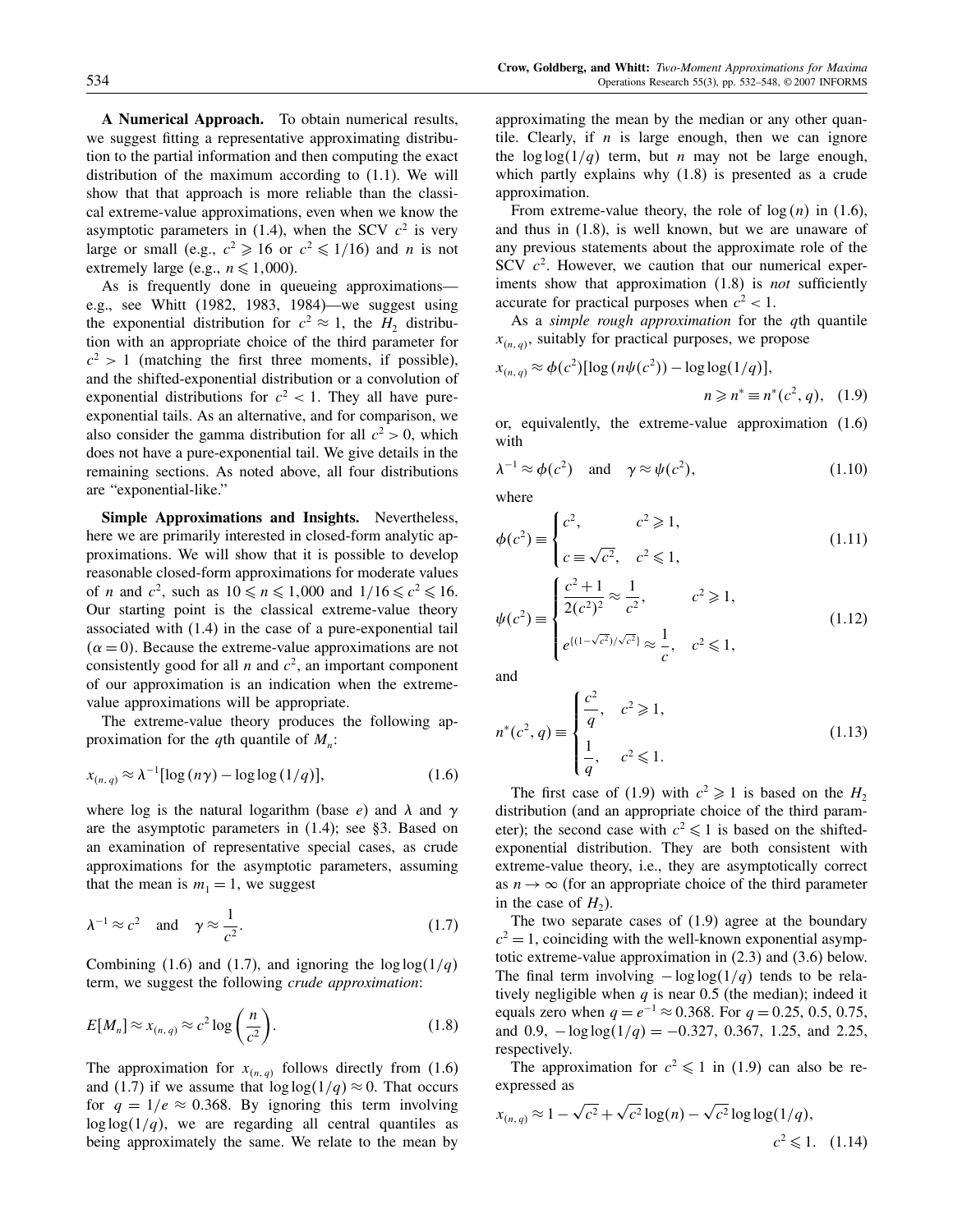This alternative form in (1.14) says that the quantile  $x_{(n, q)}$ can be expressed as a convex combination of corresponding extreme-value approximations for the quantile when the underlying distribution is exponential and deterministic, using the weight  $c \equiv \sqrt{c^2}$  on the exponential term.

Experience shows that the value of  $n$  required for asymptotic extreme-value approximations to be useful depends on the underlying c.d.f. F. We find that the SCV  $c^2$  can also be used to provide a simple rough indication of the range of *n* for which the simple rough approximation in  $(1.9)$ is reasonable. When  $c^2 = 1$  and F is exponential, (1.9) is remarkably accurate even for small *n* (e.g., for all  $n \ge 5$ ). We find that it is decidedly not the case when  $c^2$  is much greater than one. To invoke approximation (1.9), and to apply other asymptotic extreme-value approximations more generally, *n* should be larger as the SCV  $c^2$  increases above one. We give a suggested range for  $n$  in (1.13).

For the shifted-exponential distribution, we do not need  $n*(c^2, q)$  to increase as  $c^2$  decreases below one, but we do for the gamma distribution; see §7. Because the the c.d.f.  $F$  has mean one, it is reasonable to require that any estimate of  $x_{n, q}$  be at least one. Thus, we would refine (1.9) to be the maximum of one and the calculated value.

Organization of the Rest of This Paper. In §§2 and 3, we review the simple case of the exponential distribution and the asymptotic result for the case in which the c.d.f. F has a pure-exponential tail.

Starting with distributions having  $c^2 \ge 1$ , in §4 we consider the special case of an  $H_2$  distribution. The  $H_2$  distribution has three parameters, so there is an additional degree of freedom. For the  $H<sub>2</sub>$  distribution, we ask how the distribution of  $M<sub>n</sub>$  depends on this additional parameter. We will show that the simple rough approximation above is reasonable, but in pathological cases it can break down completely.

Turning to distributions with  $c^2 \leq 1$ , in §§5, 6, and 7 we consider shifted-exponential distributions, convolutions of exponential distributions, and gamma distributions. We consider reverse engineering in §8; we estimate  $F$  given the distribution of the maximum as a function of  $n$ . Finally, we draw conclusions in §9. Additional supporting tables and plots appear in an online supplement, that can be found at http://or.journal.informs.org/.

#### 2. The Exponential Distribution

The distribution of the maximum  $M_n$  when the c.d.f. F is exponential is known to be the sum of  $n$  exponentials with means  $k^{-1}$ ,  $1 \le k \le n$ , so that the mean is exactly the harmonic number  $H_n \equiv \sum_{k=1}^n k^{-1}$ . The distribution also has a simple accurate approximation. As we show in the next section, for the exponential distribution (with mean  $m_1 = 1$ , we have the limit

$$
M_n - \log(n) \Rightarrow W \quad \text{as } n \to \infty,
$$
\n(2.1)

where  $\Rightarrow$  denotes convergence in distribution and W is a random variable with the Gumbel distribution, i.e.,

$$
G(x) \equiv P(W \leq x) \equiv \exp\{-e^{-x}\} \quad \text{for all } x \in \mathbf{R},\tag{2.2}
$$

which has mean and variance  $E[W] = \zeta \approx 0.5772$ , the Euler constant, and Var(W) =  $\pi^2/6 \approx 1.6449$ ; see Johnson and Kotz (1970). The Gumbel distribution has qth quantile  $x_{(q)} = -\log \log(1/q)$ , where  $G(x_{(q)}) \equiv q$ . The mode of the Gumbel distribution is at zero, which is the  $(1/e)$ th = 0.37th quantile.

Hence, for the exponential distribution (with mean  $m_1 = 1$ , we have the approximations

$$
M_n \approx \log(n) + W
$$
  
\n
$$
E[M_n] \approx \log(n) + 0.5772
$$
  
\n
$$
Var(M_n) \approx 1.6449
$$
  
\n
$$
x_{(n,q)} \approx \tilde{x}_{(n,q)} \equiv \log(n) - \log \log(1/q),
$$
\n(2.3)

where  $P(M_n \leq x_{(n,q)}) \equiv q$ .

The approximations in (2.3) based on the Gumbel distribution are remarkably accurate when  $F$  is exponential, even for small *n*, e.g.,  $n = 5$ . In Table 1 we compare exact values to approximations for three quantiles of the c.d.f. of the maximum:  $q = 0.25$ ,  $q = 0.50$ , and  $q = 0.75$ . The results are spectacular, provided that  $q$  and  $n$  are not both too small. The final column gives the crude approximation in (1.8), which here only ignores the  $log log(1/q)$  term in  $(2.3).$ 

The exponential case illustrates important basic phenomena: The mean  $E[M_n]$  grows with *n* like  $log(n)$ , while the variance is asymptotically constant, so the distribution concentrates about the mean (relatively) when  $n$  is sufficiently large. Similarly, any qth quantile also grows like  $log(n)$ , but the difference of two quantiles,  $x_{(n, q_2)} - x_{(n, q_1)}$  for  $0 < q_1 <$  $q_2$  < 1, is asymptotically constant. The predictability for large  $n$  resulting from the asymptotically constant spread is remarkable. However,  $log(n)$  increases slowly with *n*, so that we do not see that relative concentration if  $n$  is not very large. In practice (for moderate  $n$ ), the mean and standard deviation are usually of the same order.

Table 1. A comparison of exact values with asymptotic approximations from (2.3) for three quantiles of the c.d.f. of the maximum of  $n$  i.i.d. exponential random variables with mean one for four values of  $n$ .

|       | $q = 0.25$ |                                           |      | $q = 0.50$ | $q = 0.75$ | Crude |       |
|-------|------------|-------------------------------------------|------|------------|------------|-------|-------|
| n     |            | Exact Approx. Exact Approx. Exact Approx. |      |            |            |       | (1.8) |
|       | 5 1.42     | 1.28                                      | 2.04 | 1.98       | 2.88       | 2.86  | 1.60  |
| 10    | 2.04       | 1.98                                      | 2.70 | 2.67       | 3.56       | 3.55  | 2.30  |
| 100   | 4.29       | 4.28                                      | 4.97 | 4.97       | 5.85       | 5.85  | 4.61  |
| 1.000 | 6.58       | 6.58                                      | 7.27 | 7.27       | 8.15       | 8.15  | 6.90  |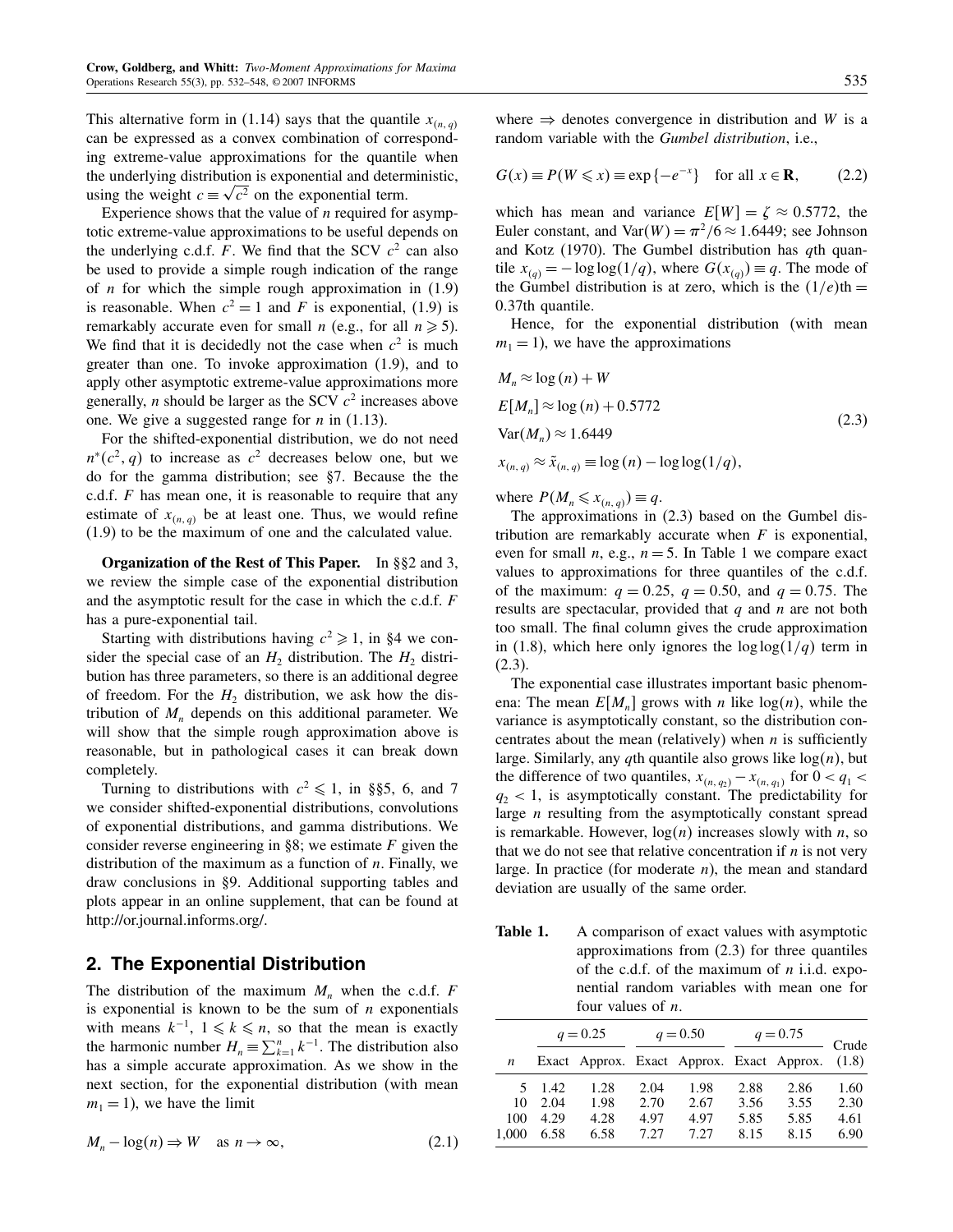# 3. Asymptotics for a Pure-Exponential Tail

In this section, we assume that the c.d.f.  $F$  has a pureexponential tail; in particular, we assume that (1.4) holds with  $\alpha = 0$ . (Here we make no assumption about the mean of  $F$ .) The pure-exponential-tail assumption is a "common case," and is satisfied by all  $H_k$  distributions. To make this discussion self-contained, we review the classical result and its proof.

THEOREM 3.1 (PURE-EXPONENTIAL TAIL). If condition  $(1.4)$  holds with  $\alpha = 0$ , then

$$
M_n - \frac{\log{(n\gamma)}}{\lambda} \Rightarrow \frac{W}{\lambda},\tag{3.1}
$$

where W is a random variable with the Gumbel distribution in (2.2), while  $\lambda$  and  $\gamma$  are the asymptotic parameters in (1.4).

To prove the classic result, we exploit the basic lemma:

LEMMA 3.1. If  $c_n$  are real numbers such that  $c_n \to c$  as  $n \rightarrow \infty$ , then

$$
\left(1 + \frac{c_n}{n}\right)^n \to e^c \quad \text{as } n \to \infty. \tag{3.2}
$$

PROOF OF THEOREM 3.1. Apply Lemma 3.1 to get

$$
P\left(M_n \leq \frac{\log{(n\gamma)} + x}{\lambda}\right)
$$
  
=  $\left(1 - F^c \left(\frac{\log{(n\gamma)} + x}{\lambda}\right)\right)^n$   
 $\sim \left(1 - \frac{e^{-x}}{n}\right)^n \to \exp\{-e^{-x}\}\text{ as } n \to \infty,$  (3.3)

because

$$
F^{c}\left(\frac{\log(n\gamma)+x}{\lambda}\right) \sim \gamma e^{-\lambda[(\log(n\gamma)+x)/\lambda]} = \frac{e^{-x}}{n}
$$
as  $n \to \infty$  (3.4)

for each fixed  $x$ , by virtue of assumption (1.4), so that

$$
nF^{c}\left(\frac{\log{(n\gamma)}+x}{\lambda}\right) \to e^{-x} \quad \text{as } n \to \infty. \quad \Box \tag{3.5}
$$

Hence, we have the approximations

$$
M_n \approx \lambda^{-1} (\log (n\gamma) + W)
$$
  
\n
$$
E[M_n] \approx \lambda^{-1} (\log (n) + \log (\gamma) + 0.5772)
$$
  
\n
$$
Var(M_n) \approx 1.6449 \lambda^{-2}
$$
  
\n
$$
x_{(n,q)} \approx \tilde{x}_{(n,q)} \equiv \lambda^{-1} [\log (n\gamma) - \log \log (1/q)].
$$
\n(3.6)

#### 4. The  $H_2$  Distribution

In this section, we suppose that  $Z$  has an  $H_2$  distribution, with tail probability

$$
F^{c}(x) \equiv P(Z > x) = p e^{-\lambda x} + (1 - p) e^{-\eta x}, \quad x \ge 0, \quad (4.1)
$$

where  $0 < \lambda < \eta$  and  $0 < p < 1$ , which implies a pureexponential tail asymptotically, just as in (1.4) with  $\alpha = 0$ and  $\gamma = p < 1$ . Hence, we use the approximations in (3.6) with  $\gamma = p$ . Again, we initially make no assumption about the mean. We propose using the  $H<sub>2</sub>$  distribution as an approximation when we are given only the first two or three moments of Z in the case  $c^2 > 1$ . We indicate how to do the fitting below.

The  $H_2$  distribution highlights potential limitations of the extreme-value theory. With the extreme-value theory, we act as if we can ignore the second term in (4.1), i.e., we use the approximation

$$
F^{c}(x) \approx p e^{-\lambda x}, \quad x \geqslant 0. \tag{4.2}
$$

We can see that the approximation in (4.2), and thus the associated approximations in (3.6), will perform poorly if  $\eta$ is very close to  $\lambda$  or if p is extremely small when n is not large. To see the problem, suppose that  $\lambda = \eta$ . Then, (1.4) holds with  $\alpha = 0$  and  $\gamma = 1$ , but we use  $\gamma = p$  instead. However, while it is good to be aware of these difficulties, we do not expect them to commonly arise.

We proceed by developing further approximations for the extreme-value approximations in terms of other parameters besides the initial three:  $\lambda$ ,  $\eta$ , and p. In particular, we want to use approximation (3.6), but with approximations for the parameters  $\lambda^{-1}$  and p.

Alternative Parameter Triples. For approximations, natural alternative parameters are the first three moments. Essentially equivalent are the mean  $m<sub>1</sub>$  (here allowed to be general) and the SCV  $c^2 \equiv (m_2 - m_1^2)/m_1^2$  and the skewness  $\beta \equiv m_3^2/m_2^3$ . Like the SCV, the skewness is appealing because it is independent of scale: it remains unchanged if Z is multiplied by a constant. All moments are easy to compute because moments of mixtures are mixtures of moments; Z has kth moment

$$
E[Z^{k}] = \frac{pk!}{\lambda^{k}} + \frac{(1-p)k!}{\eta^{k}}.
$$
\n(4.3)

In terms of the first three moments, we can obtain expressions for the standard parameters:

$$
\lambda^{-1} = m_1 \left( \frac{(u+1.5v^2+3v) + \sqrt{(u+1.5v^2-3v)^2+18v^3}}{6v} \right),
$$
  
\n
$$
\eta^{-1} = m_1 \left( \frac{(u+1.5v^2+3v) - \sqrt{(u+1.5v^2-3v)^2+18v^3}}{6v} \right),
$$
  
\n
$$
p = \frac{1 - (\eta^{-1}/m_1)}{(\lambda^{-1}/m_1) - (\eta^{-1}/m_1)},
$$
\n(4.4)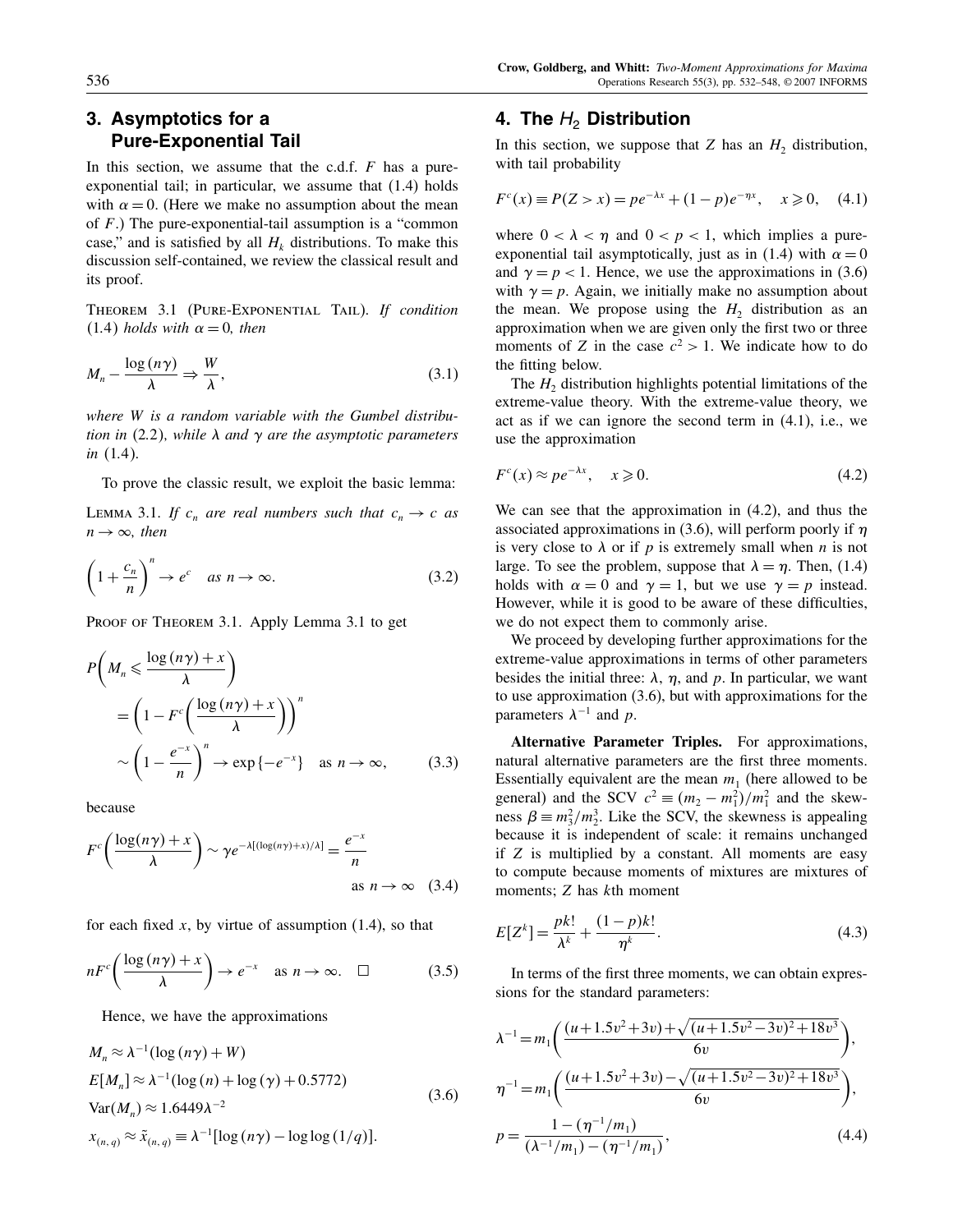where

$$
u \equiv (m_3/m_1^3) - 1.5(m_2/m_1)^2 \text{ and}
$$
  

$$
v \equiv (m_2/m_1^2) - 2,
$$
 (4.5)

and we again use the convention that  $\lambda^{-1} > \eta^{-1}$ , e.g., see Whitt (1982, p. 136). When we are fitting an  $H_2$  distribution to the first three moments, we require  $u \ge 0$  and  $v \ge 0$ . Having  $v \ge 0$  is equivalent to  $c^2 \ge 1$ . If  $c^2 = 1$ , then the distribution must be exponential and there is no flexibility in the third moment. For  $c^2 > 1$ , we must have  $m_3 \geqslant 1.5 m_2^2 m_1$ , which is a restriction. If  $m<sub>3</sub>$  is initially too small, then we suggest choosing a value slightly above the lower bound  $1.5m_2^2m_1$ .

Given data, we can estimate the asymptotic parameters  $\lambda$ and  $\gamma$  in (1.4). Even if we know the asymptotic parameters  $\lambda$  and  $\gamma$  in (1.4) (with  $\alpha = 0$ ), we might be interested in fitting an  $H_2$  distribution because the asymptotic extremevalue approximations developed in §3 are effective only for *n* above a threshold  $n^*$ . We might want an  $H_2$  approximation to develop an approximation for smaller  $n$ . Given the mean  $m_1$  and the asymptotic parameters  $\lambda$  and  $\gamma$  in (1.4) (with  $\alpha = 0$ ), where  $\lambda^{-1} > m_1$  and  $\gamma < 1$ , we suggest fitting the  $H_2$  distribution by letting  $p = \gamma$  and choosing  $\eta$ to make

$$
m_1 = \frac{p}{\lambda} + \frac{1-p}{\eta}.\tag{4.6}
$$

By the assumptions above, it is necessary that  $\eta > \lambda$ , so that the  $H_2$  distribution has the given asymptotics. We can roughly judge the quality of the  $H_2$  approximation by comparing the SCV of the  $H_2$  distribution to the actual SCV.

An appealing alternative third parameter to go with the mean and the SCV is the ratio of the dominant component mean to the total mean, i.e.,

$$
r \equiv \frac{(p/\lambda)}{m_1} \equiv \frac{(p/\lambda)}{(p/\lambda) + ((1-p)/\eta)}.
$$
\n(4.7)

As a function of  $m_1$ ,  $c^2$ , and r, we can express the basic parameters  $\lambda$ ,  $\eta$ , and p as

$$
\lambda m_1 = \left(\frac{1}{c^2 + 1}\right) \left(\frac{1}{r}\right)
$$

$$
\cdot \left(\frac{c^2 + 1}{2} + 2r - 1 - \frac{(c^2 - 1)}{2}\sqrt{1 + \frac{8r(1 - r)}{(c^2 - 1)}}\right), \quad (4.8)
$$

$$
p/m_1 = \lambda r,
$$

 $\eta m_1 = \frac{(1-p)}{(1-r)}$ .

For an alternative expression in terms of  $r$ , see Whitt (1984, p. 169).

Approximations for the Parameters  $\lambda^{-1}$  and p. We develop an approximation for  $\lambda^{-1}$  by establishing upper and lower bounds for the square root. In particular, we use the following elementary lemma.

LEMMA 4.1. For all  $x > 0$ ,

$$
1 + \frac{x}{2} - \frac{x^2}{8} \le \sqrt{1 + x} \le 1 + \frac{x}{2}.\tag{4.9}
$$

THEOREM 4.1. For all  $m_1 > 0$ ,  $c^2 > 1$ , and  $0 < r < 1$ ,

$$
m_1 \left(\frac{c^2+1}{2}\right) \left(\frac{1}{r}\right) \left(\frac{1}{1+2(1-r)^2/(c^2-1)}\right) \n\le \lambda^{-1} \le m_1 \left(\frac{c^2+1}{2}\right) \left(\frac{1}{r}\right),
$$
\n(4.10)

so that

$$
\lambda^{-1} \sim m_1 \left(\frac{c^2 + 1}{2}\right) \left(\frac{1}{r}\right) \quad \text{as } c^2 \to \infty \text{ or } r \to 1 \qquad (4.11)
$$

and

$$
p \equiv \gamma = m_1 \lambda r \sim \frac{2r^2}{c^2 + 1} \quad \text{as } c^2 \to \infty \text{ or } r \to 1. \tag{4.12}
$$

Now, to simplify, we again assume that  $m_1 = 1$ . The limit in (4.11) yields the aesthetically appealing product approximation for  $\lambda^{-1}$ :

$$
\lambda^{-1} \approx \left(\frac{c^2 + 1}{2}\right) \left(\frac{1}{r}\right) \quad \text{with } p \equiv \gamma \approx \frac{2r^2}{c^2 + 1}.\tag{4.13}
$$

Combining (4.13) and (3.6), we obtain the associated  $H_2$ maximum-quantile approximation

$$
x_{(n,q)} \approx \left(\frac{c^2+1}{2}\right) \left(\frac{1}{r}\right) \left(\log\left(\frac{2r^2n}{c^2+1}\right) - \log\log\left(\frac{1}{q}\right)\right). \tag{4.14}
$$

There are several observations to make about the product approximation for  $\lambda^{-1}$  in (4.13). First, Theorem 4.1 implies that the approximation in (4.13) is an upper bound for  $\lambda^{-1}$ , so it is conservative (overestimates  $\lambda^{-1}$ ). Second, the bounds in Theorem 4.1 imply that the maximum percentage error for approximation (4.13) is

max percentage error = 
$$
100 \times \frac{(UB - LB)}{LB}
$$
  
=  $\frac{200(1 - r)^2}{(c^2 - 1)}\%$ . (4.15)

For example, if  $r = 1/2$  (balanced means), then the maximum percentage error in (4.13) is at most  $[50/(c^2-1)]\%$ ; if in addition  $c^2 = 6$ , then it is at most 10%. Numerics indicate that the error typically is much less. For example, if  $c^2 = 6$ , the maximum error in (4.13) over all r is at most 5%. However, the product approximation for  $\lambda^{-1}$  in (4.13) is not good for  $c^2$  close to 1.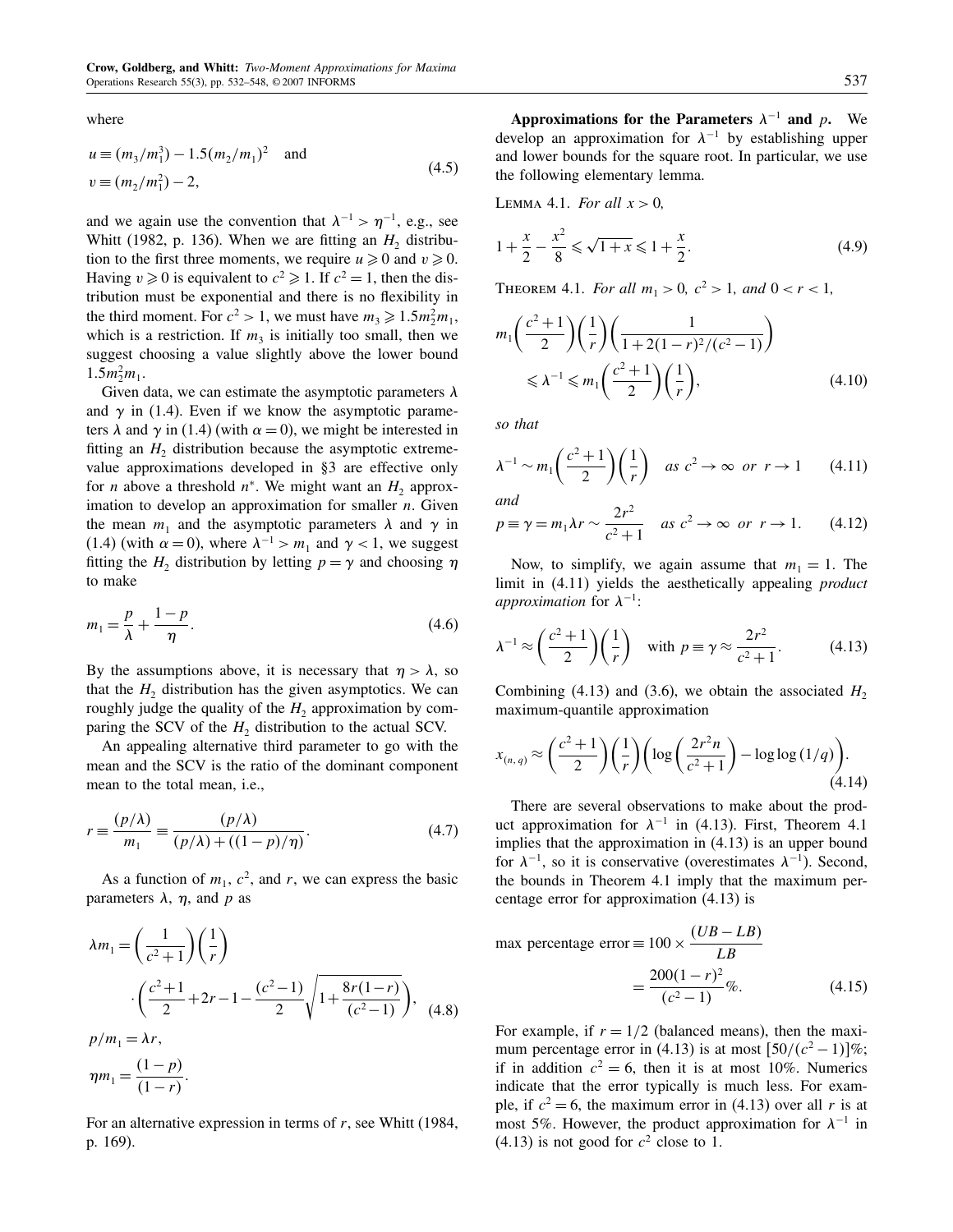Approximation as a Function of the SCV Alone. We obtain an approximation as a function of the SCV  $c<sup>2</sup>$  alone (with  $m_1 = 1$ ) just by substituting a representative value of r. For that purpose, it is common to assume  $r = 1/2$ , corresponding to *balanced means*. When  $r = 1/2$ , formula (4.8) (with  $m_1 = 1$ ) simplifies to

$$
\lambda = 1 - \sqrt{(c^2 - 1)/(c^2 + 1)}.
$$
\n(4.16)

However, it is actually not really natural to have  $r$  fixed at 1/2 for all  $c^2$ . For most values of  $c^2$ ,  $r = 1/2$  is entirely reasonable, but we contend that it is more natural to have  $r \uparrow 1$  as  $c^2 \downarrow 1$ . To see that, we can apply (4.8) to see what happens to the parameters as  $c^2 \downarrow 1$ . By (4.8),  $\lambda \rightarrow 1$ ,  $\eta \rightarrow 1$ , and  $p \rightarrow r$  as  $c^2 \downarrow 1$  for any fixed r with  $0 <$  $r < 1$  (and  $m_1 = 1$ ). The limiting  $H_2$  distribution then has two exponential components, each with mean one, one with probability r and the other with probability  $1 - r$ . That limit is equivalent to the correct exponential distribution, but it is pathological from the perspective of the regularity condition in (1.4). From the approach to the limit as  $c^2 \downarrow 1$ , we get  $F^c(x) \sim re^{-\lambda x}$  as  $x \to \infty$  instead of  $F^c(x) \sim e^{-\lambda x}$ for the exponential.

Thus, we here propose a different choice for  $r$ , making r a nonconstant function of  $c^2$ , which approaches a simple exponential as  $c^2 \downarrow 1$ . In particular, we propose

$$
r \equiv r(c^2) \equiv \frac{c^2 + 1}{2c^2}.
$$
\n(4.17)

With (4.17), we have  $r(c^2) \approx 1/2$  for most values of  $c^2$ , but we have  $r(c^2) \uparrow 1$  as  $c^2 \downarrow 1$  so that the pathology above is avoided. It is also reasonable to have the function of  $c<sup>2</sup>$ be monotone and continuous. Using (4.17), the product approximations in (4.13) and (4.14) become

$$
\lambda^{-1} \approx c^2 \quad \text{with } p \equiv \gamma \approx \frac{c^2 + 1}{2(c^2)^2} \tag{4.18}
$$

and (1.9).

For this particular choice of  $r$ , the product approximation is consistently good by virtue of (4.10). Because

$$
\frac{2(1-r)^2}{c^2 - 1} = \frac{c^2 - 1}{2(c^2)^2} \leq \frac{1}{8},\tag{4.19}
$$

with the maximum occurring at  $c^2 = 2$ , the maximum relative error in  $\lambda^{-1}$  for this r in the product approximation is  $1/8$  or 12.5%. Significant errors for  $H_2$  in the approximation based on  $c<sup>2</sup>$  alone will thus occur only because the actual value of  $r$  differs substantially from  $(4.17)$ .

Approximation (4.13) shows dramatically that very small  $r$  will seriously invalidate the more elementary approximations based on the first two moments in (1.8) and (1.9). By using the extremal distributions and stochastic ordering for  $H_2$  distributions in Whitt (1984), or by applying (4.8), we can conclude what is possible as we allow  $r$  to vary, for the given first two moments. We see that the range is just as predicted by the product approximation in (4.13).

THEOREM 4.2. For  $m_1 = 1$  and  $c^2 > 1$  given, all values of  $\lambda^{-1}$  are possible with

$$
\lambda^{-1} \geqslant \left(\frac{c^2 + 1}{2}\right). \tag{4.20}
$$

The minimal value of  $\lambda^{-1}$  is obtained in the degenerate case with  $\eta^{-1} = 0$  and

$$
p \equiv \gamma = \frac{2}{c^2 + 1}.\tag{4.21}
$$

From Theorem 4.2, we see that for the approximation in (1.9) based on the SCV to be useful, even for the  $H_2$  distribution, we depend on extra regularity conditions. When the c.d.f. F is  $H_2$ , we need to assume that r is not too small. If we can assume that  $r$  does not differ much from the new approximation in (4.17), then we can use the simple rough two-parameter approximations in (4.18) and (1.9).

**Minimum Thresholds for**  $n$ **.** So far, we have focused on approximating the key parameter  $\lambda^{-1}$ . Now we want to consider another issue. We observe that we can still have problems with the approximation of the c.d.f. of  $M_n$  if p is too small. Because of the mixing property of  $H_2$  distributions, we can regard the  $nH_2$  random variables as a random number, N, of exponential random variables with mean  $\lambda^{-1}$ and another random number,  $n - N$ , of exponential random variables with mean  $\eta^{-1}$ , where N has a binomial distribution with parameters  $n$  and  $p$ . Because we exploit approximation (4.2), the approximation is driven by the  $N$ exponentials with mean  $\lambda^{-1}$ . Because  $np = E[N]$ , the mean number of exponential random variables with mean  $\lambda^{-1}$ , the approximation becomes problematic when  $np$  is small.

From  $(4.13)$  or  $(4.18)$ , we know that p will be small when  $c<sup>2</sup>$  is large, so that we should anticipate difficulties in that case. Let  $n^*$  be the threshold value of n for which the extreme-value approximation will be effective. From above, we anticipate that we should have  $n^* \geq 1/p$ . From our numerical experiments, we see that  $n$  needs to be larger when  $q$  is smaller. Thus, as a rough criterion we propose  $n \geq 1/(pq)$ . Using (4.13), we can find an approximate expression for the threshold value, namely,

$$
n^* \approx \frac{1}{pq} \approx \frac{(c^2+1)}{2r^2q} \approx \frac{c^2}{q}.
$$
\n(4.22)

To provide further insight in the case of small  $p$  (or high  $c^2$ ), we suggest exploiting this mixing property further. We can express the c.d.f. of the maximum exactly as a binomial mixture, and then for large  $n$  and small  $p$ , we can perform a Poisson approximation, getting

$$
P(M_n \le x) = \sum_{k=0}^{n} {n \choose k} p^k (1-p)^{n-k} (1-e^{-\lambda x})^k (1-e^{-\eta x})^{n-k}
$$
  
\n
$$
\approx \sum_{k=0}^{\infty} \frac{e^{-np} (np)^k}{k!} (1-e^{-\lambda x})^k (1-e^{-\eta x})^{n-k}
$$
  
\n
$$
= e^{-np} (1-e^{-\eta x})^n e^{\{np(1-e^{-\lambda x})/(1-e^{-\eta x})\}}
$$
  
\n
$$
= [e^{-p} (1-e^{-\eta x})e^{\{p(1-e^{-\lambda x})/(1-e^{-\eta x})\}}]^n. \quad (4.23)
$$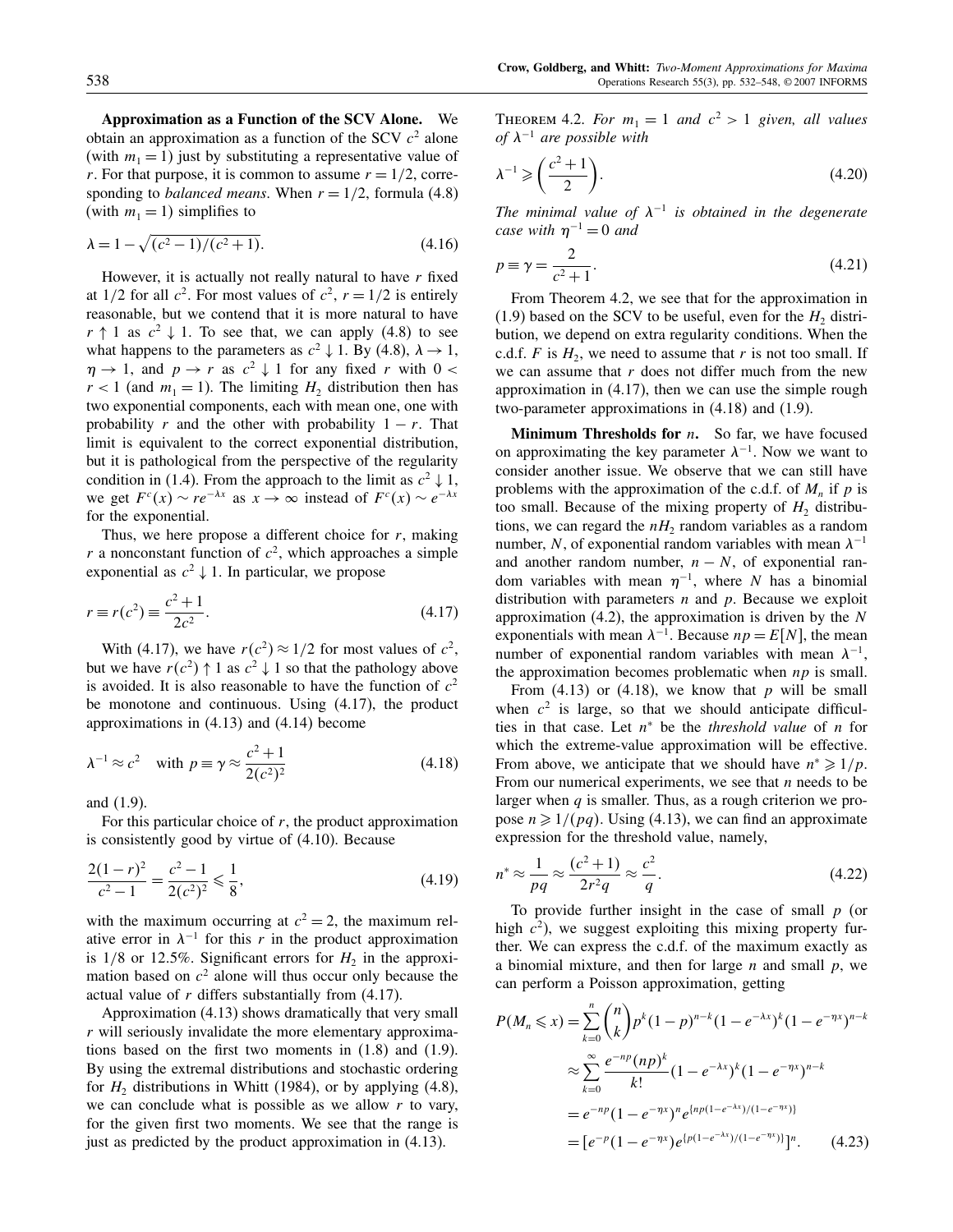Assuming that  $\lambda \ll \eta$  and that the relevant x is relatively large, we can further approximate, starting in the second line of (4.23). For small *np* and  $\lambda$ , we get the simple approximation

$$
P(M_n \leq x) \approx e^{-np} (1 - e^{-nx})^n + \sum_{k=1}^{\infty} \frac{e^{-np} (np)^k}{k!} (1 - e^{-\lambda x})^k.
$$
\n(4.24)

From (4.24), we can get an associated approximation for the mean. First, from §2,

$$
E[M_n] \approx e^{-np} \left( \frac{\log(n) + \zeta}{\eta} \right)
$$
  
 
$$
+ \sum_{k=1}^{\infty} \frac{e^{-np} (np)^k}{k!} \left( \frac{\log(k) + \zeta}{\lambda} \right), \tag{4.25}
$$

where  $\zeta \approx 0.5772$  is again the Euler constant. Then, exploiting the asymptotic approximations  $log(n) \sim H_n - \zeta$ , where  $H_n \equiv \sum_{k=1}^n k^{-1}$  are the *harmonic numbers* (not to be confused with hyperexponential distribution), and the relation

$$
\sum_{n=1}^{\infty} \frac{x^n H_n}{n!} = e^x [\log(x) + E_1(x) + \zeta], \tag{4.26}
$$

where  $E_1(x)$  is the *exponential integral*, (i.e.,

$$
E_1(x) \equiv \int_x^{\infty} t^{-1} e^{-t} \, dt,\tag{4.27}
$$

see Chapter 5 of Abramowitz and Stegun 1972 and (25) of Weisstein 2005), we get

$$
E[M_n] \approx e^{-np} \left( \frac{\log(n) + \zeta}{\eta} \right) + \frac{\log(np) + E_1(np) + \zeta}{\lambda}.
$$
\n(4.28)

For reference, note that  $E_1(1) \approx 0.22$ ,  $E_1(x) \rightarrow 0$  as  $x \rightarrow \infty$ , and

$$
log(x) + E_1(x) + \zeta \to 0
$$
 as  $x \to 0$ . (4.29)

Formula  $(4.28)$  shows what happens as *n* increases for very small p. Initially,  $e^{-np} \approx 1$  so that  $E[M_n]$  behaves like  $(\log(n) + \zeta)/\eta$  and eventually, as *n* increases,  $e^{-np} \approx 0$ , so that  $E[M_n]$  behaves like  $(\log(np) + \zeta)/\lambda$ .

A Revealing Double Limit. We now introduce an appealing asymptotic regime that provides additional insight into the threshold n<sup>∗</sup>. We let both  $n \to \infty$  and  $c^2 \to \infty$ , but at a coordinated rate. To properly formulate the double limit, we consider c.d.f.'s  $F_n$  indexed by *n*. Let

$$
M_{n,k} \equiv \max\{Z_{n,1}, \ldots, Z_{n,k}\}, \quad n \geq 1 \text{ and } k \geq 1,
$$
 (4.30)

where  $\{Z_{n,k}: k \geq 1\}$  is a sequence of i.i.d. random variables distributed as  $F_n$  for each n. Let  $\lfloor x \rfloor$  be the greatest integer less than  $x$ .

THEOREM 4.3. Consider a sequence of  $H_2$  c.d.f.'s  $\{F_n:$  $n \geq 1$ . Suppose that the c.d.f.'s  $F_n$  have common mean one and r,  $0 < r < 1$ , for all n. Let  $c_n^2$  be the SCV of  $F_n$  and assume that  $c_n^2 \to \infty$  as  $n \to \infty$  such that  $2n^2$ 

$$
\frac{2nr}{c_n^2 + 1} \to \beta \quad \text{or, equivalently, by (4.12),} \quad np_n \to \beta.
$$
\n
$$
If \beta > 0 \text{ in (4.31), then for any constant } \xi > 0,
$$
\n
$$
P(\lambda_n M_{n, \lfloor \xi n \rfloor} \leq \log(\beta \xi) + x) \to e^{-e^{-x}}
$$
\n
$$
as \ n \to \infty \text{ for } \log(\beta \xi) + x > 0. \quad (4.32)
$$

If instead 
$$
\beta = 0
$$
 in (4.31), then

$$
\lambda_n M_{n, \lfloor \xi n \rfloor} \Rightarrow 0 \quad \text{as } n \to \infty. \tag{4.33}
$$

Proof. For  $(4.32)$ , it suffices to apply Lemma 3.1 after noting that

$$
P(M_{n, \lfloor \xi n \rfloor} \leq \lambda_n^{-1} (\log(\beta \xi) + x))
$$
  
= 
$$
\left(1 - \frac{\xi n p_n}{\xi n} e^{-(\log(\beta \xi) + x)} - (1 - p_n) e^{-\eta_n \lambda_n^{-1} (\log(\beta \xi) + x)}\right)^{\lfloor \xi n \rfloor},
$$
 (4.34)

provided that  $\log(\beta \xi) + x > 0$  (to make the argument of the probability on the left positive). Assuming that  $log(\beta \xi) + x > 0$ , the last term on the right in (4.34) is asymptotically negligible because  $\lambda_n^{-1} = r/p_n = O(n)$  and  $\eta_n = (1 - p_n)/(1 - r) = (1 - O(n^{-1}))/(1 - r) \rightarrow \eta = 1/$  $(1 - r) > 0$  as  $n \to \infty$ . On the other hand, if  $\beta = 0$ , then for any  $x > 0$ ,

$$
P(M_{n, \lfloor \xi n \rfloor} \leq \lambda_n^{-1} x) = \left(1 - \frac{\xi n p_n}{\xi n} e^{-x} - (1 - p_n) e^{-\eta_n \lambda_n^{-1} x} \right)^{\lfloor \xi n \rfloor}
$$
  

$$
\rightarrow e^0 = 1 \quad \text{as } n \rightarrow \infty,
$$
 (4.35)

again by Lemma 3.1. That implies  $(4.33)$ .  $\Box$ 

Theorem 4.3 has interesting implications. Recall that the conditions have  $1/p_n$  or, equivalently,  $c_n^2$  increase as n increases. The limit (4.33) says that if  $n \ll 1/p$ , then the maximum is negligible compared to  $\lambda^{-1}$ , the mean of the dominant exponential. In that case, clearly the extremevalue approximation is not appropriate.

With condition (4.31) and  $\xi = 1$ , the condition  $\log(\beta)$  +  $x > 0$  in (4.32) translates into  $log(np) + x > 0$ . A relevant value of  $x$  is the qth quantile of the Gumbel distribution, which is  $-\log \log(1/q)$ . For the extreme-value theory to yield a good approximation for  $x_{(n,q)}$ , this double limit suggests that we should have

 $log(np) - log log(1/q) > 0$  or, equivalently,

$$
n > \frac{\log(1/q)}{p}.\tag{4.36}
$$

In other words, the double limit suggests an approximate value for the threshold for  $n$ :

$$
n^* \approx \frac{\log(1/q)}{p} \approx c^2 \log(1/q),\tag{4.37}
$$

which is roughly consistent with  $(1.13)$ .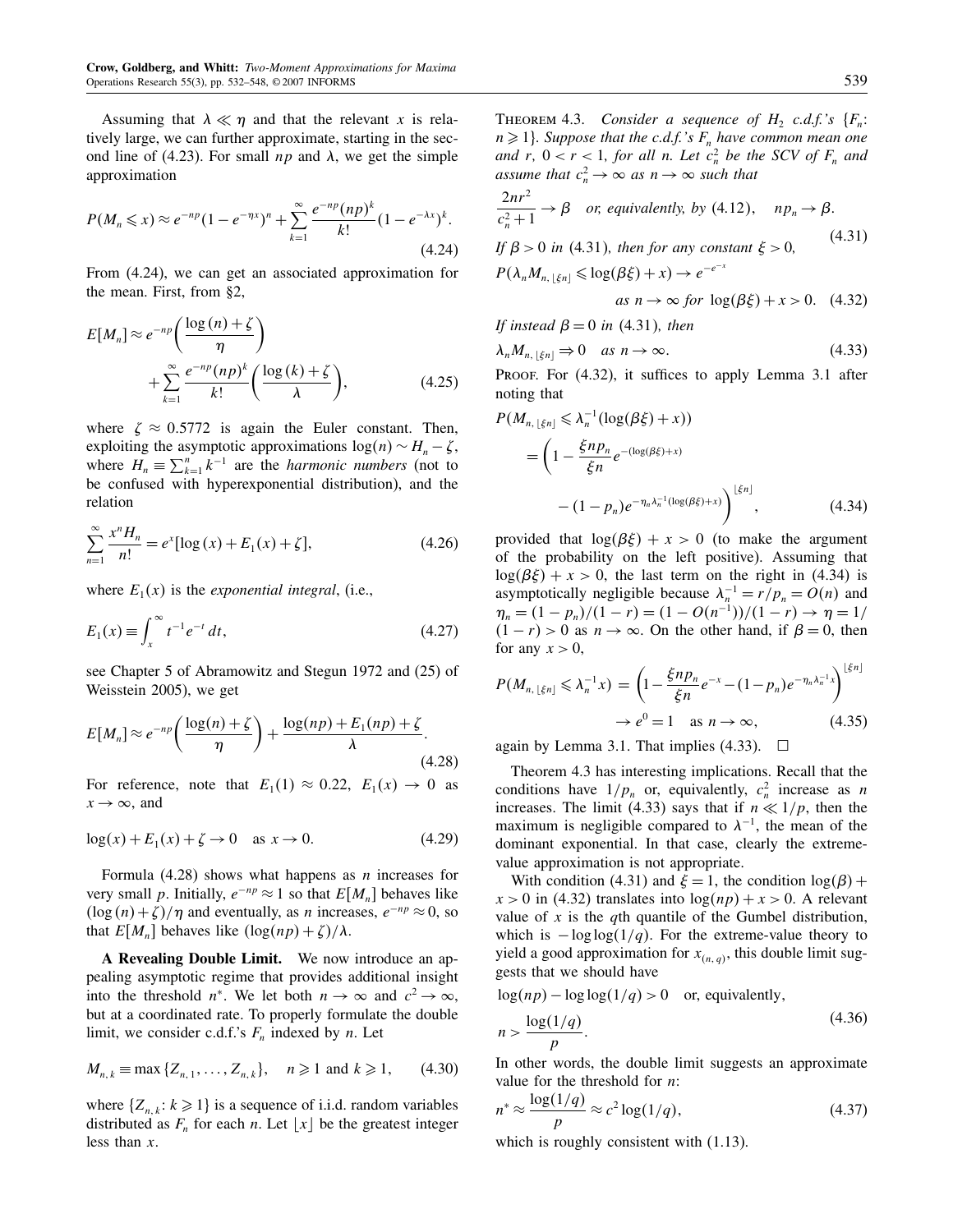|                 |      | Exact $(1.1)$ |       |        | Asymp. $(3.6)$ |      |         | Product $(4.14)$ |              |       |                |               |
|-----------------|------|---------------|-------|--------|----------------|------|---------|------------------|--------------|-------|----------------|---------------|
| $n\backslash r$ | 0.25 | 0.5           | 0.75  | 0.25   | 0.5            | 0.75 | 0.25    | 0.5              | 0.75         |       | Simple $(1.9)$ | Crude $(1.8)$ |
| 10              | 2.4  | 2.8           | 4.0   | $-5.8$ | 2.2            | 3.9  | $-10.2$ | 1.8              | 3.9          |       | 3.3            | 3.7           |
| 20              | 3.3  | 5.3           | 6.2   | $-0.5$ | 5.2            | 6.1  | $-3.3$  | 5.3              | 6.2          |       | 6.0            | 6.4           |
| 100             | 11.9 | 12.4          | 11.3  | 11.9   | 12.4           | 11.3 | 12.8    | 13.3             | 11.6         |       | 12.5           | 12.9          |
| 1,000           | 29.5 | 22.6          | 18.8  | 29.5   | 22.6           | 18.8 | 35.9    | 24.9             | 19.3         |       | 21.7           | 22.1          |
|                 |      | Exact $np$    |       |        |                |      |         |                  | Approx. $np$ |       |                |               |
| $n\backslash r$ | 0.25 | 0.5           | 0.75  | 0.25   | 0.5            | 0.75 | 0.25    |                  | 0.5          | 0.75  | $n\psi(c^2)$   | in $(1.12)$   |
| 10              | 0.3  | 1.1           | 2.3   |        |                |      | 0.2     |                  | 1.0          | 2.3   | $1.6\,$        | 2.5           |
| 20              | 0.7  | 2.3           | 4.7   |        |                |      | 0.5     |                  | 2.0          | 4.5   | 3.1            | 5.0           |
| 100             | 3.3  | 11.3          | 23.3  |        |                |      | 2.5     |                  | 10.0         | 22.5  | 15.6           | 25.0          |
| 1.000           | 32.6 | 112.7         | 232.6 |        |                |      | 25.0    |                  | 100.0        | 225.0 | 156.2          | 250.0         |

**Table 2.** A comparison of exact values with approximations for the  $q = 0.50$  quantile of the c.d.f. of the maximum of n i.i.d.  $H_2$  random variables with mean one and SCV = 4 for four values of n and three values of r.

Notes. Also displayed are exact values and approximations for np, indicating when the asymptotics should be used. The problematic values with  $np < 1/q = 2.0$  are highlighted.

Numerics for the  $H_2$  Distribution. Numerical comparisons between approximations and exact values for the  $H_2$  distribution with  $c^2 = 4.0$  are given in Tables 2–4, considering four values of *n*:  $n = 10$ , 20, 100, and 1,000. We let the individual  $H_2$  random variables have mean one,  $c^2 = 4.0$ , and we consider three values of r:  $r = 0.25$ ,  $r = 0.50$ , and  $r = 0.75$ . In these three cases, the  $(\lambda, p, \eta)$  triples are, respectively,  $(0.1303, 0.0326, 1.2899)$ ,  $(0.2254, 0.1127, 1.7746)$ , and  $(0.3101, 0.2326, 3.0697)$ .

We again treat the quantiles  $q = 0.25$ ,  $q = 0.50$ , and  $q = 0.75$ , but start with the median  $q = 0.50$  in Table 2. We give five values: (i) the exact values from  $(1.1)$  plus binary search, (ii) the asymptotic values from  $(3.6)$  and  $(4.8)$ ,  $(iii)$  the product approximation in  $(4.14)$ ,  $(iv)$  the simple rough approximation in (1.9), and (v) the crude approximation in (1.8).

The balanced-means case  $r = 0.5$  plays a special role because the exact values in that case serve as a natural approximation based on the first two moments alone. The exact value with  $r = 0.5$  is our proposed numerical approximation for all c.d.f.'s with SCV  $c^2 = 4$  (assuming regularity condition (1.4)). The product approximation with  $r = 0.5$  is a second two-moment approximation, serving as an alternative to  $(1.9)$ . The exact value as a function of r is

our proposed numerical approximation given the first three moments. (We then use  $(4.4)$  and  $(4.7)$  to get the conventional  $H_2$  parameters.)

In Table 2, we also display the exact values of  $np$  based on (4.8) and the approximations based on (4.13). (These are not repeated in Tables 3 and 4 because the values do not change with  $q$ .) We have indicated that we need  $np$ to be suitably large, not just  $n$ . We highlight in bold those problematic cases in which  $np < 1/q = 2.0$ . We anticipate that in these cases  $n$  is not yet large enough for the extreme-value approximations to perform well, and that is confirmed. First, we see that we obtain good rough approximations for  $np$ , which is only used to estimate whether the approximations should be effective. Next, we see that the extreme-value approximations in  $(3.6)$  are again spectacular if *n* is large enough, in particular, for  $np > 1/q = 2.0$ . From either the exact or the approximate values of  $np$ in Table 2, we are able to accurately predict when the approximations will perform well. With that guide, the extreme-value approximations perform well: we first use the approximation of  $p$  in (4.13) or (4.18) to indicate if  $np$  is large enough and, if so, we use the approximation of  $x_{(n,q)}$  in (4.14) or (1.9) to predict the quantile itself. From Table 2, we see that the simple rough approximation

**Table 3.** A comparison of exact values with approximations for the  $q = 0.75$  quantile of the c.d.f. of the maximum of *n* i.i.d.  $H_2$  random variables with mean one and SCV = 4 for four values of  $n$  and three values of  $r$ .

|                  | Exact $(1.1)$ |               |      | Asymp. $(3.6)$ |      | Product $(4.14)$ |        |      |      |                |               |
|------------------|---------------|---------------|------|----------------|------|------------------|--------|------|------|----------------|---------------|
| $n \backslash r$ | 0.25          | $0.5^{\circ}$ | 0.75 | 0.25           | 0.5  | 0.75             | 0.25   | 0.5  | 0.75 | Simple $(1.9)$ | Crude $(1.8)$ |
| 10               | 3.7           | 6.1           | 6.8  | 1.0            | 6.1  | 6.7              | $-1.4$ | 6.2  | 6.9  | 6.8            | 3.7           |
| 20               | 6.5           | 9.2           | 9.0  | 6.3            | 9.1  | 9.0              | 5.5    | 9.7  | 9.2  | 9.5            | 6.4           |
| 100              | 18.6          | 16.3          | 14.2 | 18.6           | 16.3 | 14.2             | 21.6   | 17.7 | 14.5 | 16.0           | 12.9          |
| 1.000            | 36.3          | 26.5          | 21.6 | 36.3           | 26.5 | 21.6             | 44.6   | 29.2 | 22.2 | 25.1           | 22.1          |

Note. The problematic values with  $np < 1/q = 1.33$  are highlighted.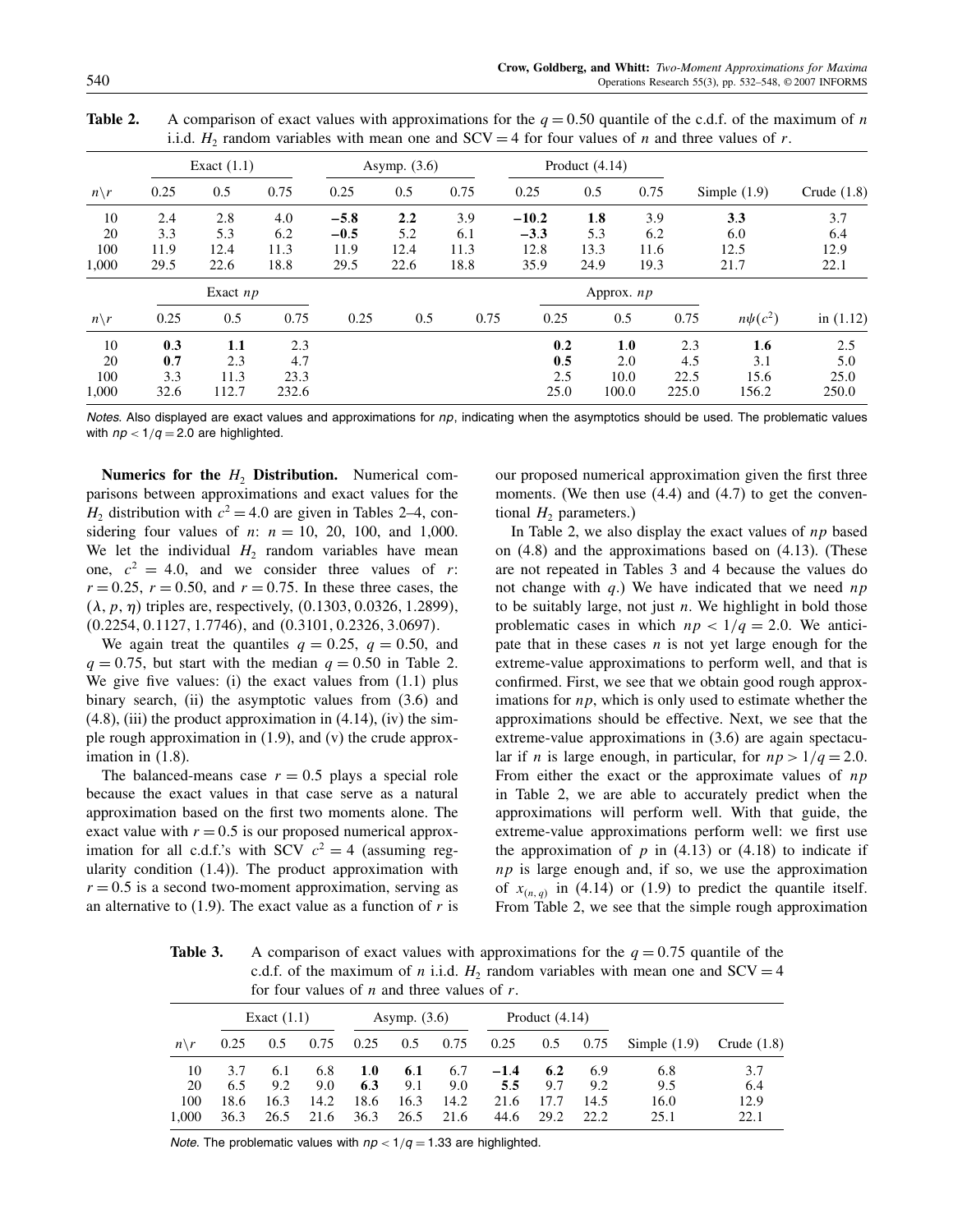| Table 4. | A comparison of exact values with approximations for the 0.25 quantile of the c.d.f. of       |
|----------|-----------------------------------------------------------------------------------------------|
|          | the maximum of <i>n</i> i.i.d. $H_2$ random variables with mean 1 and SCV = 4 for four values |
|          | of <i>n</i> and three values of <i>r</i> .                                                    |

|                  | Exact $(1.1)$ |      |      | Asymp. $(3.6)$ |               | Product $(4.14)$ |                  |               |       |                |               |
|------------------|---------------|------|------|----------------|---------------|------------------|------------------|---------------|-------|----------------|---------------|
| $n \backslash r$ | 0.25          | 0.5  | 0.75 | 0.25           | 0.5           | 0.75             | 0.25             | $0.5^{\circ}$ | 0.75  | Simple $(1.9)$ | Crude $(1.8)$ |
| 10               |               | 1.6  | 1.9  | $-11.1$        | $-0.9$        |                  | $1.7 -17.1 -1.6$ |               | - 1.6 | 0.5            | 3.7           |
| 20               | 2.4           | 2.8  | 4.0  | $-5.8$         | $2.2^{\circ}$ | 3.9              | $-10.2$          | 1.8           | 3.9   | 3.3            | 6.4           |
| 100              | 6.7           | 9.3  | 9.1  | 6.6            | 9.3           | 9.1              | 5.9              | 9.9           | 9.3   | 9.7            | 12.9          |
| 1.000            | 24.2          | 19.5 | 16.5 | 24.2           | 19.5          | 16.5             | 28.9             | 21.4          | 17.0  | 18.9           | 22.1          |

Note. The problematic values with  $np < 1/q = 4.0$  are highlighted.

in (1.9) based on the SCV alone is reasonable, considering that the exact values for the three values of  $r$  vary considerably.

Turning to Tables 3 and 4, we see that the results are better for higher quantiles than for lower quantiles. In the present setting, we want to be estimating quantiles that are at least several times the mean of  $F$ , which here is one. In Table 3 with  $q = 0.75$ , the approximations perform even better than in Table 2, but in Table 4 with  $q = 0.25$ , they perform worse. We clearly need to require  $n$  to be larger when we decrease  $q$ . Experience with results such as these led us to propose the rough guideline that  $np \geq 1/q$ . That is reflected in (1.9).

Given the excellent performance of the extreme-value asymptotic approximations when  $np$  is not too small, the performance of the three-parameter product approximation in (4.14) and the corresponding simple two-parameter approximation obtained by setting  $r = 0.5$  or the alternative in (1.9) can be judged by evaluating the approximations for  $\lambda^{-1}$ . Theorem 4.1 and (4.15) provide bounds on the error, and show that performance improves as  $r$  and  $c<sup>2</sup>$ increase. The error bound in (4.15) shows that there is no trouble at all in estimating  $\lambda^{-1}$  with (4.13) if  $r \ge 0.9$  or if  $c^2 \ge 20$ .

We conclude this section by displaying results for an  $H_2$ distribution with much larger SCV, in particular, for  $c^2 = 16$ (again with mean one). To provide a basis for comparison with Table 2, we display the results for  $q =$ 05 in Table 5. As in Table 2, we consider four values of *n*:  $n = 10, 20, 100,$  and 1,000, and three values of *r*:  $r = 0.25$ ,  $r = 0.50$ , and  $r = 0.75$ . In these three cases, the  $(\lambda, p, \eta)$  triples are, respectively,  $(0.0315, 0.0079, 1.3228)$ ,  $(0.0607, 0.0303, 1.9393)$ , and  $(0.0889, 0.0667, 3.7332)$ .

As before, the extreme-value approximations are spectacular when  $n$  is large enough, but now there are more cases in which  $n < n^* = 1/(pq)$ . We again highlight the values for which  $np < 1/q = 2.0$ . There are more of these problematic values now because the higher SCV leads to a smaller value of  $p$ . We thus confirm that  $n$  needs to be larger for the extreme-value approximations to perform well when the SCV increases above one. We remark that our criterion seems to be conservative because the approximations are good when  $n = 20$ ,  $r = 0.75$ , and  $np = 1.3$ , even though our criterion flags that case as potentially difficult. Observe that the results for  $c^2 = 16$  in Table 5 are quite different from those for  $c^2 = 4$  in Table 2, and approximation (1.9) predicts the behavior relatively well. Observe that the threshold  $n^* \approx 1/pq$  is important for the exact values as

|                  | Exact $(1.1)$ |            |      | Asymp. $(3.6)$ |         |        | Product $(4.14)$ |              |        |                |               |
|------------------|---------------|------------|------|----------------|---------|--------|------------------|--------------|--------|----------------|---------------|
| $n \backslash r$ | 0.25          | 0.5        | 0.75 | 0.25           | 0.5     | 0.75   | 0.25             | 0.5          | 0.75   | Simple $(1.9)$ | Crude $(1.8)$ |
| 10               | 2.1           | 1.7        | 1.3  | $-69.0$        | $-13.6$ | $-0.4$ | $-76.3$          | $-14.6$      | $-0.5$ | $-11.8$        | $-7.5$        |
| 20               | 2.7           | 2.5        | 7.5  | $-47.0$        | $-2.2$  | 7.4    | $-52.7$          | $-2.8$       | 7.3    | $-0.7$         | 3.6           |
| 100              | 6.0           | 24.4       | 25.5 | 4.1            | 24.3    | 25.5   | 2.0              | 24.6         | 25.6   | 25.1           | 29.3          |
| 1,000            | 77.1          | 62.3       | 51.4 | 77.1           | 62.3    | 51.3   | 80.3             | 63.7         | 51.7   | 61.9           | 66.2          |
|                  |               | Exact $np$ |      |                |         |        |                  | Approx. $np$ |        |                |               |
| $n\backslash r$  | 0.25          | 0.5        | 0.75 | 0.25           | 0.5     | 0.75   | 0.25             | 0.5          | 0.75   | $n\psi(c^2)$   | in $(1.12)$   |
|                  |               |            |      |                |         |        |                  |              |        |                |               |

**Table 5.** A comparison of exact values with approximations for the  $q = 0.50$  quantile of the c.d.f. of the maximum of n i.i.d.  $H_2$  random variables with mean one and SCV = 16 for four values of n and three values of r.

Notes. Also displayed are exact values and approximations for  $np$ , indicating when the asymptotics should be used. The problematic values with  $np < 1/q = 2.0$  are highlighted.

**0.1 0.3 0.7 0.1 0.3 0.6 0.1 0.3 0.7 0.3** 0.6 0.2 06 13 0.1 06 13 07 1.3 **0.8** 3.0 6.7 **0.7** 2.9 6.6 3.3 6.3 1,000 7.9 30.3 66.7 7.4 29.4 66.2 33.2 62.5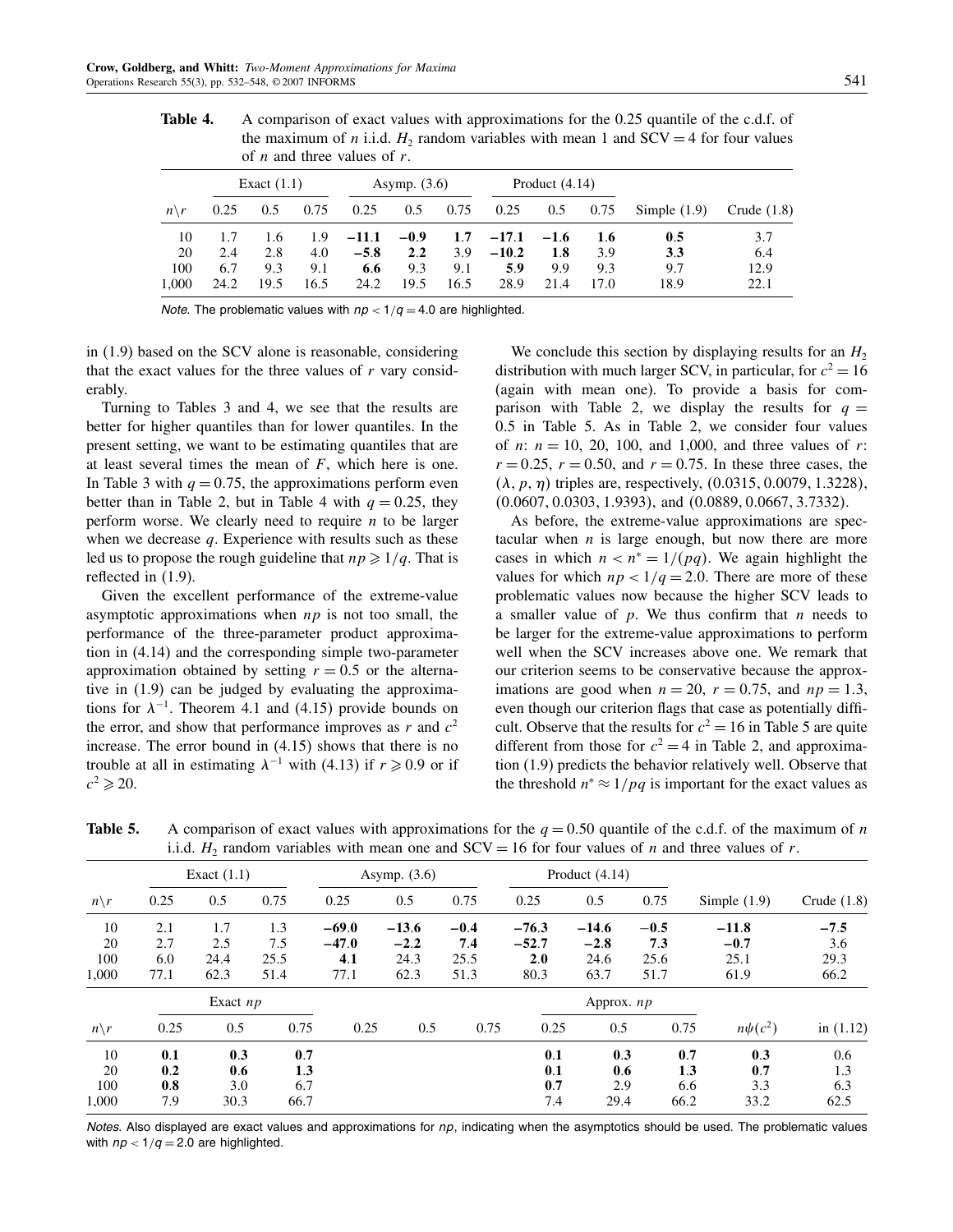well as the approximations; the exact values jump up in the region of  $n^*$ . For example, compare  $n = 100$  and  $n = 1,000$ for  $r = 0.25$ . That can be explained by (4.28).

#### 5. The Shifted-Exponential Distribution

To have a representative class of "exponential-like" distributions with  $0 < c<sup>2</sup> < 1$ , in this section we consider the shifted-exponential distribution. That is, we suppose that  $Z \stackrel{d}{=} d + X$ , where d is a constant with  $0 < d < 1$  and X is an exponential random variable with mean  $\lambda^{-1}$ . As before, we assume that  $m_1 \equiv E[Z] = 1$ , so that we have

$$
1 = d + \lambda^{-1}
$$
 and  $c^2 = \lambda^{-2}$ . (5.1)

We thus let  $\lambda^{-1} = c \equiv \sqrt{c^2}$ .

The shape of the shifted-exponential density tends not to be too realistic, but it has a pure-exponential tail and is easy to work with. We can derive the extreme-value asymptotics either from §2 or from §3. We get the same result from both approaches. Noting that

$$
\gamma = e^{\lambda d} = e^{\lambda - 1} = e^{(1 - c)/c} > 1,
$$
\n(5.2)

we get

$$
M_n \approx \lambda^{-1} [\log(n\gamma) + W]
$$
  
\n
$$
\approx c [\log(n e^{(1-c)/c}) + W]
$$
  
\n
$$
\approx 1 - c + c (\log(n) + W).
$$
 (5.3)

We thus have the approximations

$$
M_n \approx 1 - c + c(\log(n) + W),
$$
  
\n
$$
E[M_n] \approx 1 - c + c \log(n) + 0.5772c,
$$
  
\n
$$
Var(M_n) \approx 1.6449c^2,
$$
\n(5.4)

$$
x_{(n,q)} \approx \tilde{x}_{(n,q)} \equiv 1 - c + c \log(n) - c \log \log(1/q),
$$

where  $c \equiv \sqrt{c^2}$ . Because the extreme-value asymptotics reduce to the exponntial case, we know that the extremevalue asymptotics perform extremely well for the shiftedexponential distribution, just as in Table 1. In practice, then, the only approximation remaining is the approximation of the given distribution with  $0 < c<sup>2</sup> < 1$  by the shiftedexponential distribution.

We use the extreme-value approximation in (5.4) as our simple rough approximation for  $0 < c^2 < 1$  in (1.9). As noted before, the approximation coincides with the "naive" approximation, involving a convex combination of the exponential extreme-value approximation, denoted by  $x_{(n,q)}^M$  and the deterministic extreme-value approximation, denoted by  $x_{(n, q)}^D \equiv 1$ , i.e.,

$$
x_{(n,q)} = (1-c)x_{(n,q)}^D + cx_{(n,q)}^M,
$$
\n(5.5)

with a weight  $c$  placed on the exponential term.

#### 6. Convolutions of Exponential **Distributions**

Continuing to focus on distributions with  $c^2 < 1$  (and  $m_1 = 1$ , we now consider convolutions of exponential distributions, i.e., the distribution of a sum of  $n$  independent random variables:  $Z = Z_1 + \cdots + Z_n$ , where  $Z_i$  is exponential with mean  $1/\lambda_i$ , but with the restriction that all the component exponential distributions have different means. With that condition, the convolution has a pure-exponential tail. Moreover, the tail of the c.d.f.  $F$  has a relatively simple expression:

$$
F^{c}(x) \equiv F_{Z}^{c}(x) = \sum_{i=1}^{n} C_{i,n} e^{-\lambda_{i}x}, \quad x \geq 0,
$$
\n(6.1)

where

$$
C_{i,n} = \prod_{j,\,j \neq i} \frac{\lambda_j}{\lambda_j - \lambda_i};\tag{6.2}
$$

see §5.2.4 of Ross (2003).

Without loss of generality, label the component random variables so that  $\lambda_1 < \lambda_2 < \cdots < \lambda_n$ . Then, for the extreme value theory in §3, we are interested in  $\lambda_1$  and  $\gamma = C_{1,n}$ . Because  $\lambda_1$  is the smallest of all the  $\lambda_i$ , we see from (6.2) that  $\gamma > 1$ . However, the weights on other terms may be negative.

We see that the extreme-value asymptotics will produce problematic results when  $\lambda_2$  is close to  $\lambda_1$ . As  $\lambda_2 \downarrow \lambda_1$ ,  $C_{1,n} \uparrow \infty$ . For reasonable results, we assume that  $\lambda_2$  is not too close to  $\lambda_1$ .

We also observe that the shifted-exponential distribution considered in the previous section is in fact a limiting case of a convolution of exponentials. By the law of large numbers, the sum of a large number of independent exponential random variables will be approximately constant with a mean equal to the sum of the means. In particular, suppose that one exponential random variable has mean  $1-d$ , while the sum of the remaining  $n - 1$  independent exponential random variables is fixed at  $d < 1$ , and we let  $n \to \infty$  while ensuring that each individual exponential among the  $n - 1$ is asymptotically negligible. Then, the sum of all  $n$  exponentials approaches the shifted-exponential distribution.

We now consider a convolution of exponentials with a given SCV  $c^2$  < 1. We can achieve any SCV value between  $1/n$  and 1 with a convolution of *n* exponentials, e.g., see Aldous and Shepp (1987). If we restrict attention to  $n = 2$ , there are only two parameters, which we can match to the mean and the SCV. We get the equations

$$
\frac{1}{\lambda_1} + \frac{1}{\lambda_2} = 1 \quad \text{and} \quad \frac{1}{\lambda_1^2} + \frac{1}{\lambda_2^2} = c^2,\tag{6.3}
$$

with the constraints  $\lambda_1 < \lambda_2$  and  $0.5 < c^2 < 1$ . That yields a quadratic equation for  $\lambda_1^{-1}$  in terms of  $c^2$ .

We present numerical results for three values of  $c^2$ — 0.8, 0.6, and 0.51—in Tables 6–8. In the first two cases,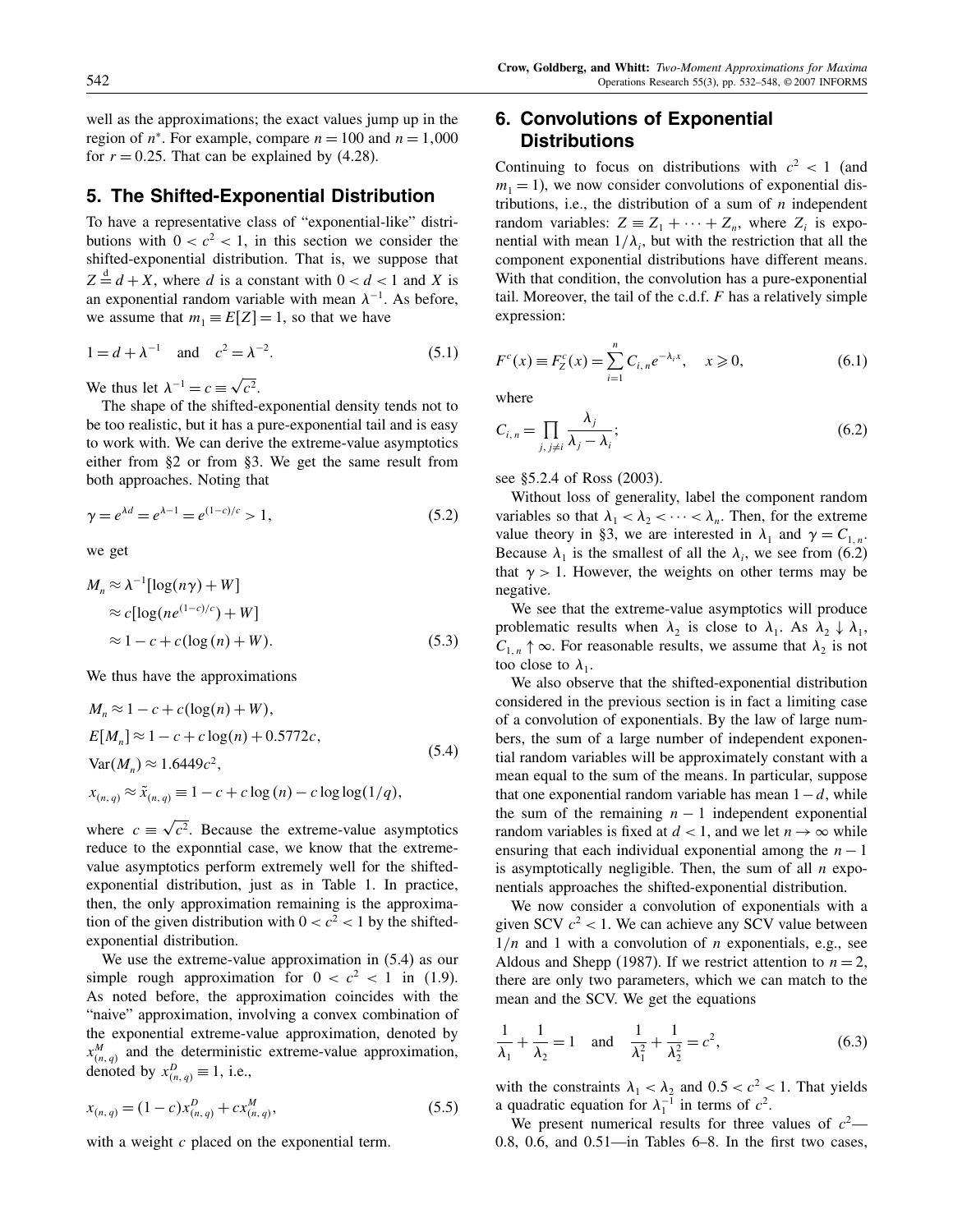**Table 6.** A comparison of exact values with approximations for two quantiles  $(q = 0.50$  and 0.75) of the c.d.f. of the maximum of *n* i.i.d. random variables, each distributed as the convolution of two exponential distributions, having overall mean one and  $SCV = 0.8$  for six values of *n*.

|                  |        | $q = 0.50$     |       |        |                |       |       |
|------------------|--------|----------------|-------|--------|----------------|-------|-------|
| $\boldsymbol{n}$ | Exact  | Asymp. $(3.6)$ | (1.9) | Exact  | Asymp. $(3.6)$ | (1.9) | (1.8) |
| 10               | 2.520  | 2.489          | 2.49  | 3.282  | 3.269          | 3.28  | 2.0   |
| 20               | 3.119  | 3.104          | 3.11  | 3.891  | 3.884          | 3.90  | 2.6   |
| 100              | 4.535  | 4.532          | 4.55  | 5.313  | 5.312          | 5.34  | 3.9   |
| 1,000            | 6.575  | 6.575          | 6.61  | 7.355  | 7.355          | 7.40  | 5.7   |
| $(10)^5$         | 10.661 | 10.661         | 10.73 | 11.441 | 11.441         | 11.52 | 9.4   |
| $(10)^6$         | 12.704 | 12.704         | 12.79 | 13.485 | 13.484         | 13.48 | 11.2  |

*Notes*. The distribution parameters are  $λ_1^{-1} = 0.8873$ ,  $λ_2^{-1} = 0.1127$ ,  $C_{1,2} = 1.1455$ , and  $C_{2,2} = -0.1455$ .

the extreme-value asymptotics are spectacular for all values of *n*. The simple rough approximation in  $(1.9)$  is spectacular for  $c^2 = 0.8$  and quite good for  $c^2 = 0.6$ , with a gap appearing for very large  $n$ , e.g., there is about a  $6\%$  error for  $n = 10^6$ .

We include the case  $c^2 = 0.51$  to deliberately include a difficult case in which  $\lambda_2^{-1}$  is close to  $\lambda_1^{-1}$ . In this case, the extreme-value approximation is not initially very good, but eventually improves. In fact, for small  $n$ , the simple rough approximation performs better than the extremevalue asymptotics. Overall, the simple rough approximation performs well in this case too.

To obtain values of  $c^2$  less than 0.5, we need to consider more exponential terms. To illustrate, in Table 9 we give results for the sum of four independent exponential random variables with means 0.4, 0.3, 0.2, and 0.1. Here the SCV is  $c^2 = 0.3$  and the mean is again one. As before, the asymptotic extreme-value results are excellent, although there is about 5% error for small *n*. The simple rough approximation is good for smaller  $n$ , but begins to deviate

Table 7. A comparison of exact values with approximations for two quantiles ( $q = 0.50$  and 0.75) of the c.d.f. of the maximum of  $n$  i.i.d. random variables, each distributed as the convolution of two exponential distributions, having overall mean one and  $SCV = 0.6$  for six values of n.

|          |       | $q = 0.50$ |       |       | $q = 0.75$ |       |       |  |  |
|----------|-------|------------|-------|-------|------------|-------|-------|--|--|
|          |       | Asymp.     |       |       | Asymp.     |       |       |  |  |
| n        | Exact | (3.6)      | (1.9) | Exact | (3.6)      | (1.9) | (1.8) |  |  |
| 10       | 2.30  | 2.28       | 2.29  | 2.93  | 2.92       | 2.97  | 1.7   |  |  |
| 20       | 2.79  | 2.78       | 2.83  | 3.42  | 3.42       | 3.51  | 2.1   |  |  |
| 100      | 3.95  | 3.95       | 4.08  | 4.58  | 4.58       | 4.78  | 3.1   |  |  |
| 1,000    | 5.61  | 5.61       | 5.86  | 6.25  | 6.25       | 6.54  | 4.4   |  |  |
| $(10)^5$ | 8.94  | 8.94       | 9.43  | 9.58  | 9.58       | 10.11 | 7.2   |  |  |
| $(10)^6$ | 10.61 | 10.61      | 11 21 | 11.25 | 11.25      | 11.89 | 8.6   |  |  |
|          |       |            |       |       |            |       |       |  |  |

*Note*. The distribution parameters are  $\lambda_1^{-1} = 0.723$ ,  $\lambda_2^{-1} = 0.277$ ,  $C_{1,2} = 1.618$ , and  $C_{2,2} = -0.618$ .

for larger  $n$ . Overall, though, the simple rough approximation in (1.9) is reasonable.

# 7. The Gamma Distribution

In this section, we suppose that  $Z$  has a gamma distribution, with probability density function (p.d.f.)

$$
f(x) \equiv \frac{\lambda^{\nu} x^{\nu - 1} e^{-\lambda x}}{\Gamma(\nu)},
$$
\n(7.1)

with the two parameters  $\nu > 0$  and  $\lambda > 0$ , where  $\Gamma$  is the gamma function, with  $\Gamma(k) = (k - 1)!$  for k a positive integer. When  $\nu = 1$ , the gamma distribution reduces to the exponential distribution, but we will not consider that special case. The first two moments have a simple form:  $E[Z] = \nu/\lambda$  and  $c_Z^2 = 1/\nu$ .

For the gamma p.d.f. in (7.1), the associated tail probability has asymptotics

$$
F^{c}(x) \sim \frac{\lambda^{\nu} x^{\nu-1} e^{-\lambda x}}{\lambda \Gamma(\nu)} \quad \text{as } x \to \infty;
$$
 (7.2)

Table 8. A comparison of exact values with approximations for two quantiles ( $q = 0.50$  and 0.75) of the c.d.f. of the maximum of  $n$  i.i.d. random variables, each distributed as the convolution of two exponential distributions, having overall mean one and  $SCV = 0.51$  for six values of n.

|                  |       | $q = 0.50$      |       |       | $q = 0.75$      |       |       |
|------------------|-------|-----------------|-------|-------|-----------------|-------|-------|
| $\boldsymbol{n}$ | Exact | Asymp.<br>(3.6) | (1.9) | Exact | Asymp.<br>(3.6) | (1.9) | (1.8) |
| 10               | 2.20  | 2.32            | 2.19  | 2.73  | 2.82            | 2.82  | 1.5   |
| 20               | 2.62  | 2.72            | 2.69  | 3.15  | 3.22            | 3.32  | 1.9   |
| 100              | 3.58  | 3.63            | 3.84  | 4.09  | 4.14            | 4.46  | 2.7   |
| 1,000            | 4.92  | 4.95            | 5.48  | 5.43  | 5.43            | 6.11  | 3.9   |
| $(10)^5$         | 7.57  | 7.58            | 8.77  | 8.07  | 8.08            | 9.40  | 6.2   |
| $(10)^6$         | 8.89  | 8.89            | 10.41 | 9.39  | 9.39            | 11.04 | 7.4   |

The distribution parameters are  $\lambda_1^{-1} = 0.5707$ ,  $\lambda_2^{-1} = 0.4293$ ,  $C_{1,2} =$ 4.0355, and  $C_{\rm 2,2}\,{=}\,{-}3.0355$ .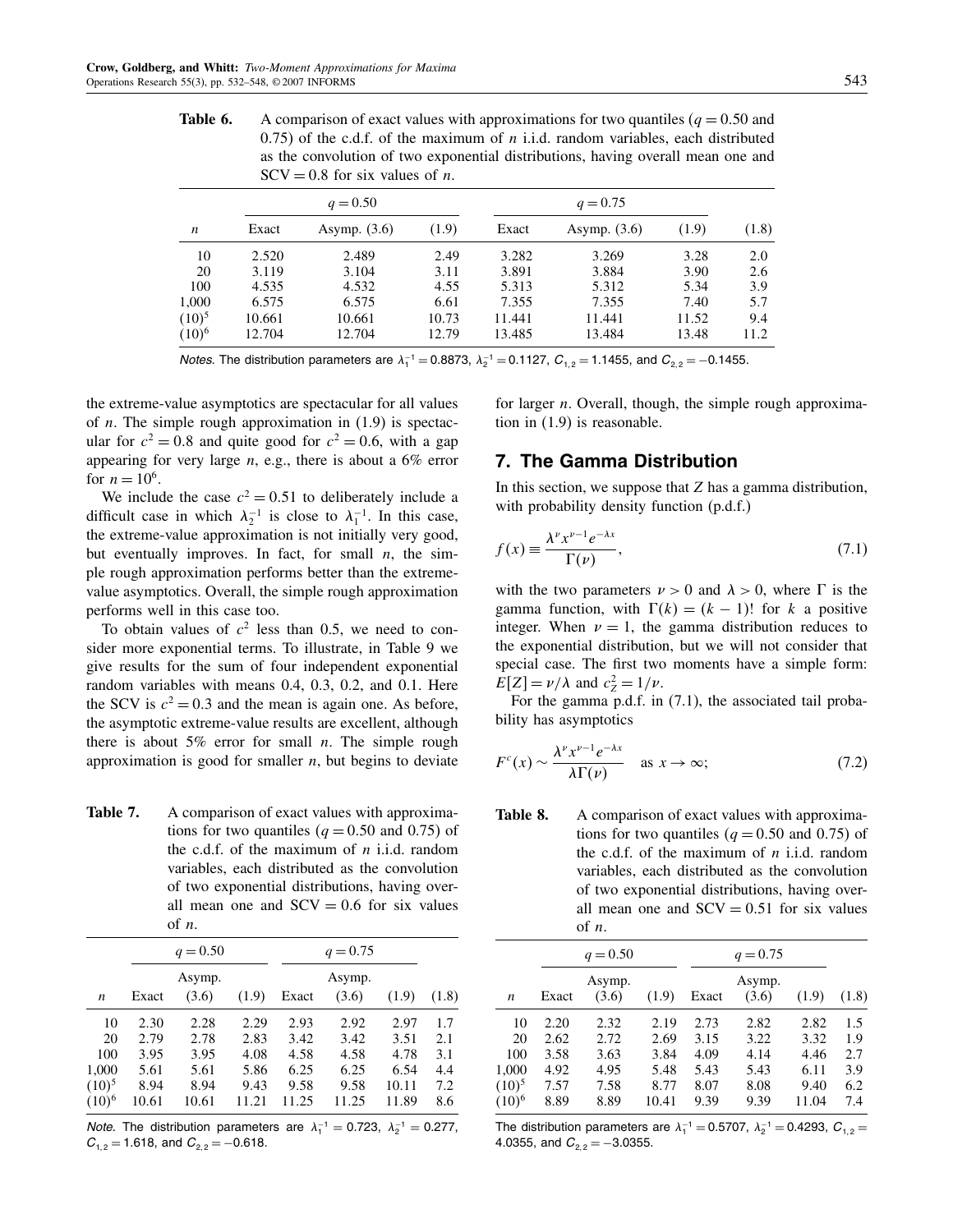Table 9. A comparison of exact values with approximations for two quantiles ( $q = 0.50$  and 0.75) of the c.d.f. of the maximum of  $n$  i.i.d. random variables, each distributed as the convolution of four exponential distributions with individual means 0.4, 0.3, 0.2, and 0.1, having overall mean one and  $SCV = 0.3$  for six values of *n*.

|          |       | $q = 0.50$      |       |       |                 |       |       |
|----------|-------|-----------------|-------|-------|-----------------|-------|-------|
| n        | Exact | Asymp.<br>(3.6) | (1.9) | Exact | Asymp.<br>(3.6) | (1.9) | (1.8) |
| 10       | 1.91  | 2.01            | 1.91  | 2.29  | 2.36            | 2.40  | 1.05  |
| 20       | 2.21  | 2.29            | 2.29  | 2.58  | 2.64            | 2.78  | 1.26  |
| 100      | 2.89  | 2.94            | 3.18  | 3.25  | 3.29            | 3.66  | 1.74  |
| 1,000    | 3.84  | 3.86            | 4.44  | 4.19  | 4.21            | 4.92  | 2.43  |
| $(10)^5$ | 5.69  | 5.70            | 6.96  | 6.05  | 6.05            | 7.44  | 3.82  |
| $(10)^6$ | 6.62  | 6.62            | 8.22  | 6.97  | 6.97            | 8.70  | 4.51  |
|          |       |                 |       |       |                 |       |       |

*Note*. The remaining asymptotic parameter is  $p = C_{1,4} = 10.667$ .

see Abate and Whitt (1997, p. 186), which refers to Erdélyi (1956, p. 17). Further analysis shows that the next term on the right in (7.2) in an asymptotic expansion has the form  $Cx^{\nu-2}e^{-\lambda x}$ , e.g., that is easy to see when  $\nu$  is an integer greater than or equal to two (an Erlang distribution). In contrast, for c.d.f.'s with a pure-exponential tail, the next term is typically of the form  $Ce^{-\eta x}$ , where  $\eta > \lambda$ , e.g., that is the case for any finite mixture of exponentials. Consequently, the relative error in (7.2) decays linearly instead of exponentially (as in the pure-exponential-tail case).

Even though the c.d.f.  $F$  does not have a pure-exponential tail, an appropriately scaled version of the maximum converges in distribution to a Gumbel random variable  $W$ ; see Resnick (1987, p. 72). In particular, by essentially the same argument as used to prove Theorem 3.1, we obtain:

THEOREM 7.1. If

$$
F^{c}(x) \sim \gamma(\lambda x)^{\nu-1} e^{-\lambda x} \quad \text{as } x \to \infty,
$$
 (7.3)

then

$$
M_n - \frac{\log(n) + (\nu - 1)\log\log(n) - \log(\gamma)}{\lambda} \Rightarrow \frac{W}{\lambda}
$$
  
as  $n \to \infty$ . (7.4)

However, when performing the calculation, we see that we have eliminated a complicated factor that is only asymptotically equal to one, i.e., following the details of the proof suggests that the natural approximation stemming from Theorem 7.1 is likely to be less accurate than the corresponding approximations with the  $H_2$  distribution.

Henceforth we focus on the gamma distribution, for which  $\gamma = 1/\Gamma(\nu)$ . Because  $m_1 = \nu/\lambda$  and  $c^2 = 1/\nu$  for the gamma distribution,  $\lambda^{-1} = m_1 c^2$  and  $\gamma = 1/\Gamma(1/c^2)$ . We now assume that  $m_1 = 1$ , as before. Thus, for the gamma case in terms of the single parameter  $c^2$ , we obtain the asymptotic approximations

$$
M_n \approx c^2 \left[ \log(n) + \left( \frac{1}{c^2} - 1 \right) \log \log(n) - \log(\Gamma(1/c^2)) + W \right],
$$
  
\n
$$
E[M_n] \approx c^2 \left[ \log(n) + \left( \frac{1}{c^2} - 1 \right) \log \log(n) - \log(\Gamma(1/c^2)) + 0.5772 \right],
$$
  
\n
$$
Var(M_n) \approx 1.6449c^2,
$$
  
\n
$$
x_{(n,q)} \approx c^2 \left[ \log(n) + \left( \frac{1}{c^2} - 1 \right) \log \log(n) - \log(\Gamma(1/c^2)) - \log \log(1/q) \right].
$$
  
\n(7.5)

From (7.5), we can continue and eliminate asymptotically negligible terms, yielding

$$
M_n \approx c^2 [\log(n) + W] \approx c^2 \log(n),\tag{7.6}
$$

as in  $(1.8)$ , but unless *n* is large, those deleted terms are actually not negligible, as we show in Table 10, where we present a breakdown of the contributions to the approximation for the mean  $E[M_n]$  in (7.5). In particular, the log log terms are the same order as the log terms.

Approximations for the Gamma Function. To further simplify the asymptotic formulas in (7.5), we can approximate  $log(\Gamma(\nu))$ . There is a large body of literature on the gamma function including approximations, many related to Stirling's formula, e.g., see Chapter 6 of Abramowitz and Stegun (1972). We observe that

$$
\log(\Gamma(\nu)) \sim -\log(\nu) \quad \text{as } \nu \downarrow 0 \quad \text{and}
$$
  

$$
\log(\Gamma(\nu)) \sim \nu \log(\nu) \quad \text{as } \nu \uparrow \infty.
$$
 (7.7)

We propose the following simple rational approximation for  $log(\Gamma(\nu))$ , which is exact at  $\nu = 1$ ,  $\nu = 2$ , as  $\nu \rightarrow 0$  and as  $\nu \rightarrow \infty$ :

$$
\log(\Gamma(\nu)) \approx \phi(\nu) \equiv \left(\frac{\nu^2 - 4}{\nu + 4}\right) \log(\nu). \tag{7.8}
$$

The ratio  $\phi(\nu) / \log(\Gamma(\nu))$  falls between 0.99 and 1.04 on the interval  $(0, 1)$ , assuming its largest value 1.04 as  $\nu \uparrow 1$ , where both terms are zero. The ratio rises up to a maximum of 1.26 at around  $\nu = 23$  and then declines to one as  $\nu$ increases further. Approximation 6.1.41 of Abramowitz and Stegun (1972) performs well for  $c^2 < 1$ . However, we do not need approximations for numerics, because the gamma function can be calculated.

For  $c^2$  < 1, we combine (7.5) and (7.7) to get an asymptotic approximation for small  $c^2$  and large *n*, where

$$
\beta \equiv c^2 \log(n) \geqslant 1. \tag{7.9}
$$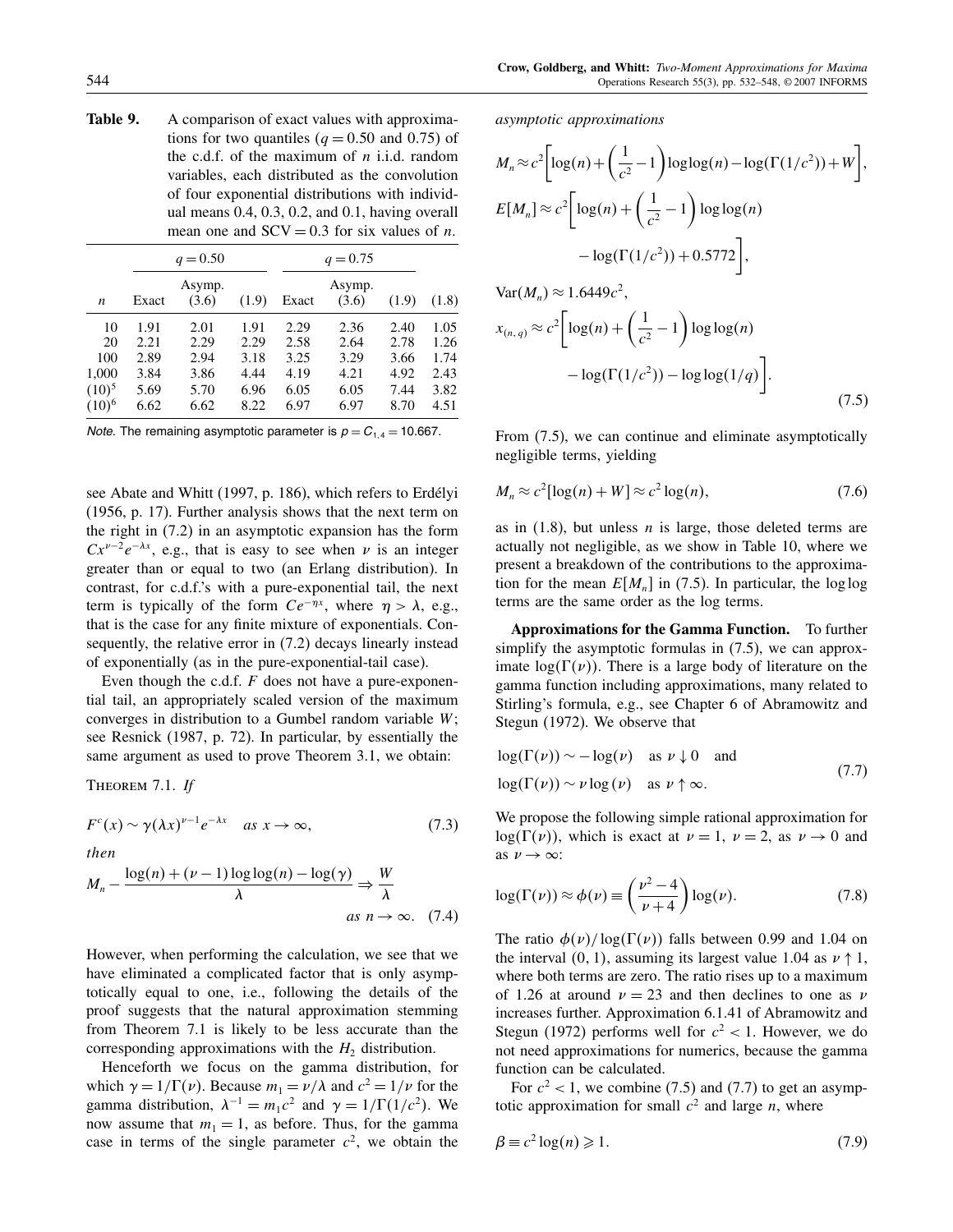|   |                 |                |        | values of <i>n</i> and two values of the shape parameter $\nu = 1/c^2$ . |                    |      |          |
|---|-----------------|----------------|--------|--------------------------------------------------------------------------|--------------------|------|----------|
| ν | n               | c <sup>2</sup> | log(n) | $(\nu-1)\log\log(n)$                                                     | $-\log\Gamma(\nu)$ | E[W] | $E[M_n]$ |
|   | $10^2$          | 0.50           | 4.6    | 1.5                                                                      | 0.0                | 0.6  | 3.2      |
|   | 10 <sup>4</sup> | 0.50           | 9.2    | 2.2                                                                      | 0.0                | 0.6  | 5.8      |
|   | 10 <sup>6</sup> | 0.50           | 13.8   | 2.6                                                                      | 0.0                | 0.6  | 8.3      |
| 4 | $10^2$          | 0.25           | 4.6    | 4.6                                                                      | $-1.8$             | 0.6  | 2.0      |
|   | 10 <sup>4</sup> | 0.25           | 9.2    | 6.7                                                                      | $-1.8$             | 0.6  | 3.7      |
|   | $10^{6}$        | 0.25           | 13.8   | 7.9                                                                      | $-1.8$             | 0.6  | 5.1      |

**Table 10.** A breakdown of the contributions to the approximation of the mean  $E[M_n]$ in (7.5) for the case of gamma random variables with mean one for three

Let F have a gamma distribution with mean  $m_1 = 1$  and SCV  $c^2$ . Note that

$$
x_{(n,q)} \sim c^2 \left[ \log(n) + \left(\frac{1}{c^2} - 1\right) \log \log(n) - \log(\Gamma(1/c^2)) -\log \log(1/q) \right] \text{ as } n \to \infty
$$
  

$$
\approx c^2 \left[ \log(n) + \left(\frac{1}{c^2}\right) \log \log(n) - \frac{1}{c^2} \log(1/c^2) -\log \log(1/q) \right] \text{ for small } c^2
$$

$$
\approx \beta + \log(\beta) - c^2 \log \log(1/q) \quad \text{under (7.9).} \quad (7.10)
$$

The final line in (7.10) provides an alternative to the second row in approximation (1.9), but note that it requires that  $\log(n) \ge 1/c^2$ . Because we use the asymptotic form of the gamma function as  $c^2 \downarrow 0$ , we anticipate that approximation (7.10) will perform best when  $c^2$  is quite small. However, note that *n* must grow rapidly as  $c^2$  decreases in order to have  $\beta = c^2 \log(n) > 1$ , which is needed to have  $x_{(n, q)} \geq 1 = m_1.$ 

Numerics for the Gamma Distribution. We now report numerical comparisons between approximations and exact values for the gamma distribution. First, paralleling Tables 2–4, we give results for  $c^2 = 4$  in Table 11. As we anticipated, the asymptotic extreme-value approximations are not as accurate here for this case of a c.d.f. without a pure-exponential tail. There is an error of about 5%–15% when  $n = 100$  and  $n = 1,000$  for  $q = 0.5$ . We display results for larger  $n$  to show that we have not made a mistake; convergence is evident, even though the error remains at about 1% for  $r = 0.25$  at  $n = 10^8$ . The simple rough approximation in (1.9) consistently overestimates the exact value, but it too is reasonable, performing as well as the exact values for  $H_2$  with  $r = 0.5$ . For the simple rough approximation in (1.9) and the  $H_2$  approximation with  $r = 0.5$ , we can estimate when *n* is large enough by seeing if  $np \geq 1/q = 2.0$ . The problematic values with  $np < 1/q = 2.0$  are highlighted in Table 11.

In Tables 12 and 13 we turn to the case of  $c^2$  < 1, considering  $c^2 = 1/4 = 0.25$  and  $c^2 = 1/16 = 0.0625$ . Here the asymptotic values do not approximate the exact values very well, having a relatively greater error than in Table 11. The situation is extremely bad for  $c^2 = 1/16$ . Even for  $c^2 =$ 025, the asymptotic extreme-value approximation will still have about 10% error when  $n = 10^5$  and 2.5% error when  $n = 10^{12}$ . The simple rough approximation in (1.9) based on the shifted-exponential distribution performs much better than the full asymptotic approximation itself for smaller  $n$ , e.g., for  $n \leq 100$ , but performs much worse when *n* gets very large. When  $n$  is very large, the simple approximation in (7.10) closely agrees with the asymptotic approximation in (7.5). Thus, one might use (1.9) for  $n \le 1,000$ .

**Table 11.** A comparison of exact values with approximations for two quantiles  $(q = 0.50 \text{ and } 0.75)$ of the c.d.f. of the maximum of  $n$  i.i.d. gamma random variables with mean one and  $SCV = 4$  for six values of *n*.

|          |       | $q = 0.50$ |       |           |       |        |       |           |       |
|----------|-------|------------|-------|-----------|-------|--------|-------|-----------|-------|
| n        | Exact | Asymp.     | (1.9) | $H_2$ ex. | Exact | Asymp. | (1.9) | $H_2$ ex. | (1.8) |
| 10       | 4.0   | 3.0        | 3.3   | 2.8       | 6.5   | 6.5    | 6.8   | 6.1       | 3.7   |
| 20       | 5.9   | 5.0        | 6.0   | 5.3       | 8.6   | 8.5    | 9.5   | 9.2       | 6.4   |
| 100      | 10.9  | 10.2       | 12.4  | 12.4      | 13.9  | 13.7   | 16.0  | 16.3      | 12.9  |
| 1,000    | 18.8  | 18.1       | 21.7  | 22.6      | 21.9  | 21.7   | 25.2  | 26.5      | 22.1  |
| $(10)^5$ | 35.5  | 35.0       | 40.1  | 43.0      | 38.8  | 38.6   | 43.6  | 46.9      | 40.5  |
| $(10)^8$ | 61.6  | 61.3       | 67.7  | 73.7      | 65.0  | 64.8   | 71.2  | 77.6      | 68.1  |

Notes. The approximations are the asymptotic approximation in (7.5), the associated simple rough approximation in (1.9), the exact values for  $H_2$  with  $r = 0.5$ , and the crude approximation in (1.8). The problematic values with  $np >$  $1/q = 2.0$  in the  $H_2$  framework with  $r = 0.5$  are highlighted.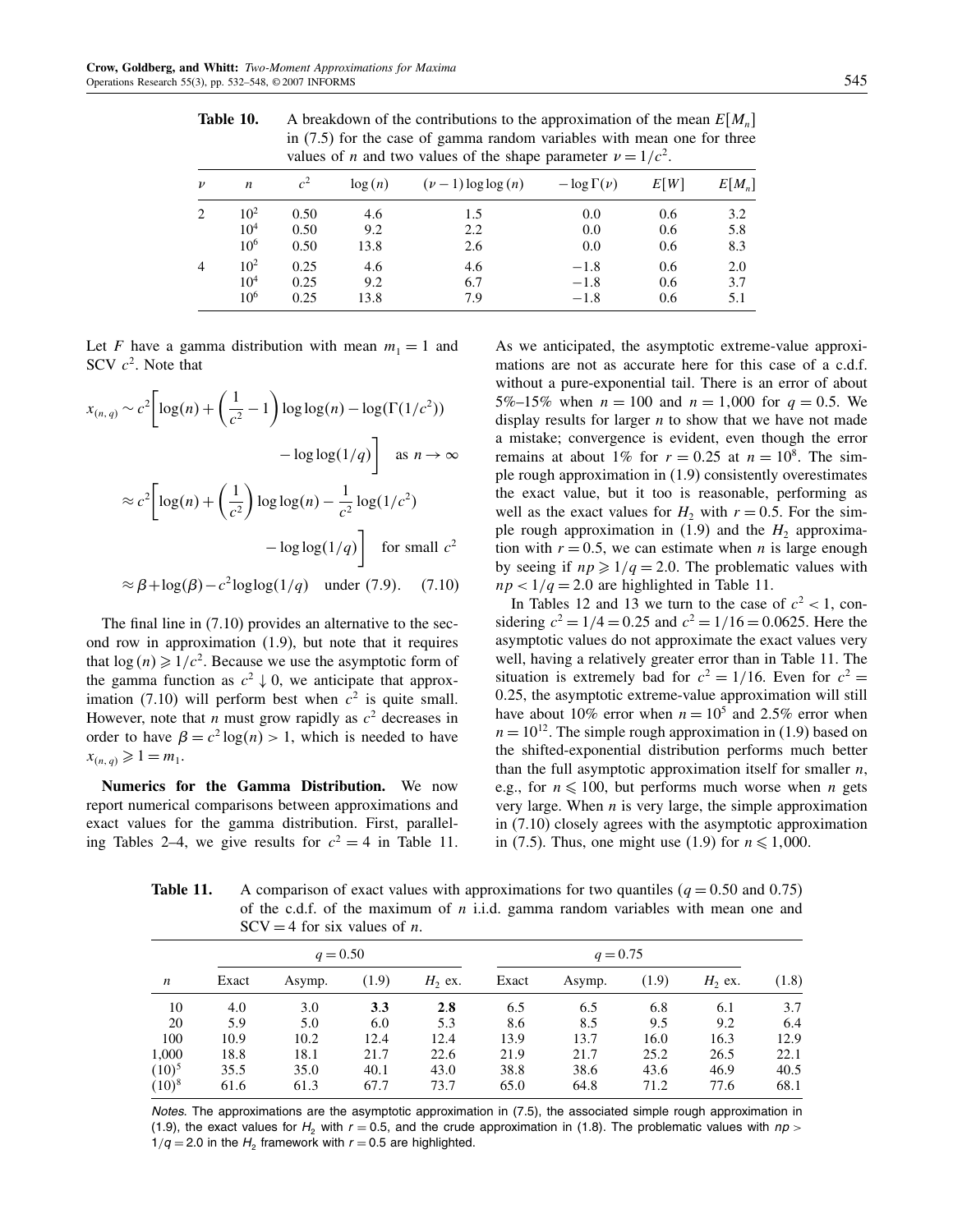| Table 12. | A comparison of exact values with approximations for two quantiles ( $q = 0.50$ and 0.75) |
|-----------|-------------------------------------------------------------------------------------------|
|           | of the c.d.f. of the maximum of $n$ i.i.d. gamma random variables with mean one and       |
|           | $SCV = 0.25$ for eight values of <i>n</i> .                                               |

|                  | $q = 0.50$ |        |        |       | $q = 0.75$ |        |        |       |       |
|------------------|------------|--------|--------|-------|------------|--------|--------|-------|-------|
| $\boldsymbol{n}$ | Exact      | Asymp. | (7.10) | (1.9) | Exact      | Asymp. | (7.10) | (1.9) | (1.8) |
| 10               | 1.83       | 0.84   | 0.12   | 1.83  | 2.15       | 1.06   | 0.33   | 2.27  | 0.92  |
| 20               | 2.08       | 1.22   | 0.55   | 2.18  | 2.39       | 1.44   | 0.77   | 2.62  | 1.10  |
| 100              | 2.64       | 1.94   | 1.38   | 2.99  | 2.93       | 2.16   | 1.60   | 3.43  | 1.50  |
| 1,000            | 3.38       | 2.82   | 2.36   | 4.14  | 3.66       | 3.04   | 2.58   | 4.58  | 2.07  |
| $(10)^5$         | 4.77       | 4.35   | 4.03   | 6.44  | 5.03       | 4.57   | 4.25   | 6.88  | 3.22  |
| $(10)^8$         | 6.75       | 6.43   | 6.22   | 9.89  | 6.99       | 6.65   | 6.44   | 10.33 | 4.95  |
| $(10)^{10}$      | 8.03       | 7.75   | 7.60   | 12.20 | 8.27       | 7.97   | 7.82   | 12.64 | 6.10  |
| $(10)^{12}$      | 9.28       | 9.04   | 8.93   | 14.50 | 9.52       | 9.26   | 9.15   | 14.94 | 7.25  |

Notes. The approximations are the asymptotic approximation in (7.5), the associated simple approximation (7.10), the simple rough approximation based on the shifted exponential in (1.9), and the crude approximation in (1.8).

### 8. Reverse Engineering

We now show how we can obtain a rough estimate of the first two moments of the underlying c.d.f.  $F$  and the full c.d.f. F itself, given knowledge of the distribution of the maximum for a few values of  $n$ . To do so, we make the assumption that the c.d.f. has a pure-exponential tail. We thus apply the extreme-value approximations in  $(3.6)$ . Given  $x_{n,q}$  for known q and at least two values of n, we can estimate the parameters  $\lambda^{-1}$  and  $\gamma$ , assuming the approximation for  $x_{(n,q)}$  in (3.6) holds as an equality.

Then, given  $\lambda^{-1}$  and  $\gamma$ , we estimate the first two moments of the c.d.f. F using our simple rough approximation in (1.9). We denote the estimates of the mean  $m_1$ and the SCV  $c^2$  by  $\hat{m}_1$  and  $\hat{c}^2$ . Having estimated the mean and SCV, we fit an exponential distribution if  $\hat{c}^2 \approx 1$ , an  $H_2$ distribution if  $\hat{c}^2 > 1$ , and a shifted exponential distribution or a convolution of exponentials if  $\hat{c}^2 < 1$ .

Because we no longer can assume that the mean is one, we need to determine the mean now. In this reverse

direction, we first determine the SCV  $c<sup>2</sup>$  from the asymptotic constant  $\gamma$ . Exploiting the relation

$$
\gamma \approx \psi(c^2),\tag{8.1}
$$

where  $\psi$  is given in (1.12), we let

$$
\hat{c}^2 = \psi^{-1}(\gamma),\tag{8.2}
$$

using the fact that  $\psi$  is a strictly decreasing continuous function of  $c^2$  with  $\psi(1) = 1$ . We plot the function  $\psi$  in log-log scale in Figure 1. As noted in (1.12),  $\gamma \approx 1/c^2$ when  $c^2 \geq 1$  and  $\gamma \approx 1/c$  when  $c^2 \leq 1$ .

Now, given  $\hat{c}^2$ , we estimate the mean using (1.9). In particular, we let

$$
\widehat{m}_1 \widehat{c}^2 = \lambda^{-1} \quad \text{and} \quad \widehat{m}_1 = \frac{1}{\widehat{c}^2 \lambda} \quad \text{if } \widehat{c}^2 > 1 \tag{8.3}
$$

and

$$
\widehat{m}_1 \widehat{c} = \lambda^{-1}
$$
 and  $\widehat{m}_1 = \frac{1}{\widehat{c}\lambda}$  if  $\widehat{c}^2 \le 1$ . (8.4)

**Table 13.** A comparison of exact values with approximations for two quantiles  $(q = 0.50 \text{ and } 0.75)$ of the c.d.f. of the maximum of  $n$  i.i.d. gamma random variables with mean 1 and  $SCV = 1/16 = 0.0625$  for five values of *n*.

| $q = 0.50$       |       |          |         | $q = 0.75$ |       |         |         |       |       |
|------------------|-------|----------|---------|------------|-------|---------|---------|-------|-------|
| $\boldsymbol{n}$ | Exact | Asymp.   | (7.10)  | (1.9)      | Exact | Asymp.  | (7.10)  | (1.9) | (1.8) |
| 10               | 1.40  | $-0.79$  | $-1.77$ | 1.42       | 1.53  | $-0.74$ | $-1.72$ | 1.64  | 0.32  |
| 20               | 1.50  | $-0.50$  | $-1.47$ | 1.59       | 1.62  | $-0.45$ | $-1.41$ | 1.81  | 0.36  |
| 100              | 1.72  | $-0.001$ | $-0.93$ | 1.99       | 1.83  | 0.05    | $-0.88$ | 2.21  | 0.46  |
| 1,000            | 1.99  | 0.52     | $-0.39$ | 2.57       | 2.09  | 0.58    | $-0.33$ | 2.79  | 0.61  |
| $(10)^5$         | 2.48  | 1.29     | 0.41    | 3.72       | 2.56  | 1.34    | 0.47    | 3.94  | 0.89  |
| $(10)^8$         | 3.12  | 2.16     | 1.32    | 5.45       | 3.19  | 2.22    | 1.37    | 5.67  | 1.32  |
| $(10)^{10}$      | 3.51  | 2.66     | 1.83    | 6.60       | 3.59  | 2.71    | 1.88    | 6.82  | 1.61  |
| $(10)^{12}$      | 3.90  | 3.12     | 2.30    | 7.75       | 3.97  | 3.17    | 2.35    | 7.97  | 1.90  |

Notes. The approximations are the asymptotic approximation in (7.5), the associated simple approximation (7.10), the simple rough approximation based on the shifted-exponential in (1.9), and the crude approximation in (1.8).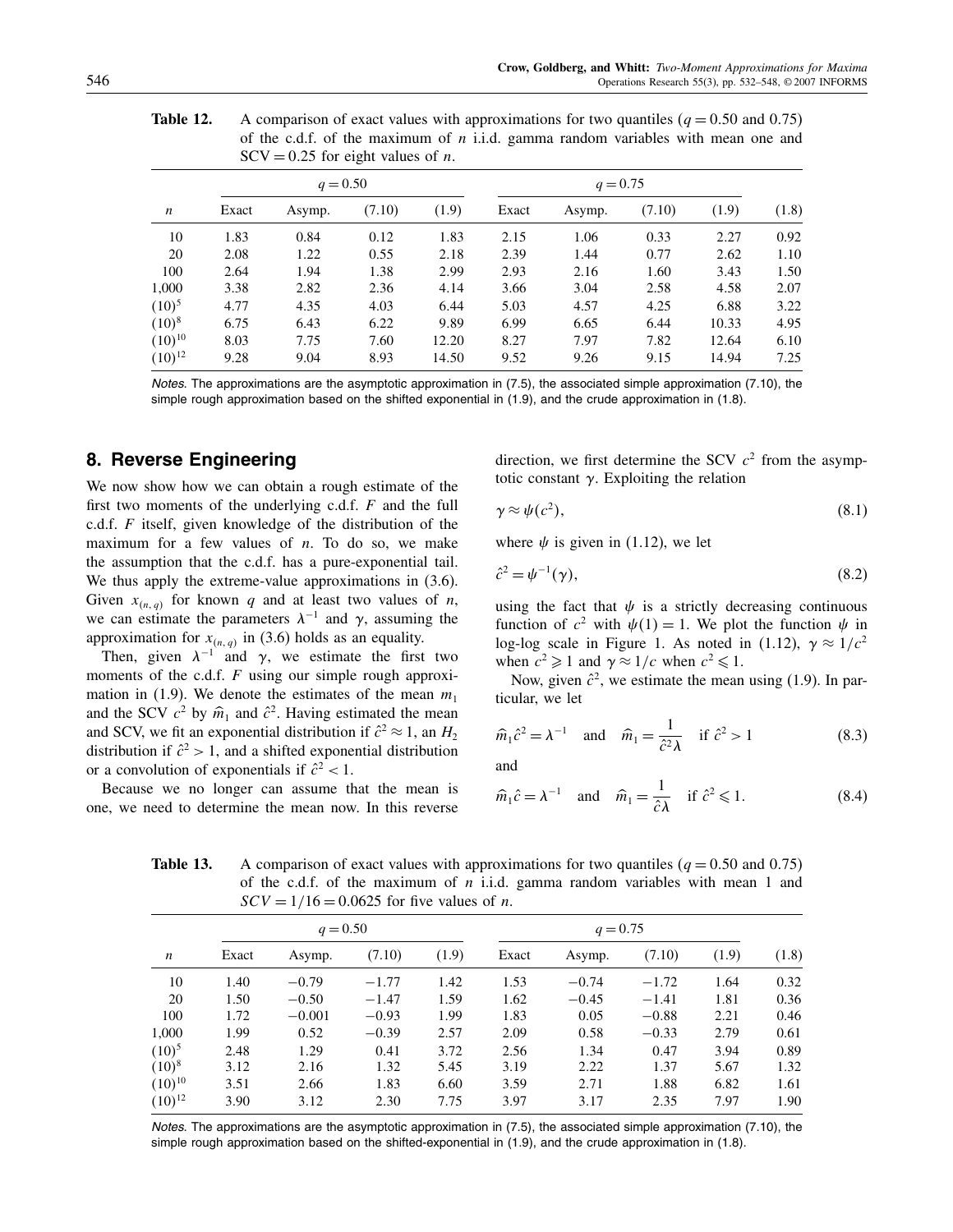**Figure 1.** The approximation function  $\psi$  in (1.12), mapping  $c^2$  into p for distributions with a pureexponential tail.



Given  $\hat{m}_1$  and  $\hat{c}^2 > 1$ , we estimate a full  $H_2$  c.d.f. by applying (4.17) and letting the third parameter be

$$
\hat{r} = \frac{\hat{c}^2 + 1}{2\hat{c}^2}.
$$
\n(8.5)

Given  $\hat{m}_1$  and  $\hat{c}^2 \le 1$ , we estimate a full shifted-exponential c.d.f. by directly using  $\lambda$  and letting

$$
\hat{d} = \hat{m}_1 - \lambda^{-1}.\tag{8.6}
$$

Alternatively, if  $0.5 < c^2 < 1$ , we can fit a convolution of two exponentials with estimated means  $\lambda_1^{-1}$  and  $\lambda_2^{-1}$  by solving the pair of equations

$$
\frac{1}{\hat{\lambda}_1} + \frac{1}{\hat{\lambda}_2} = \hat{m}_1 \quad \text{and} \quad \frac{1}{\hat{\lambda}_1^2} + \frac{1}{\hat{\lambda}_2^2} = \hat{m}_1^2 \hat{c}^2 \tag{8.7}
$$

with the constraints:  $\lambda_1 < \lambda_2$  and  $0.5 < c^2 < 1$ .

#### 9. Conclusions

Unlike the normal-distribution approximation for sums of  $n$ i.i.d. random variables, based on the central limit theorem, the associated Gumbel-distribution approximation for the maximum of  $n$  i.i.d. random variables, based on the extreme-value theorems, depends on the underlying c.d.f.  $F$  beyond its first two moments. First, we need to assume regularity conditions such as (1.4) assumed here and, second, we need to approximate the key parameters  $\lambda$ ,  $\alpha$ , and  $\gamma$  appearing there. However, fortunately, unlike for sums of i.i.d. random variables, the exact distribution of the maximum of  $n$  i.i.d. random variables is easy to compute directly for any  $n$  and any c.d.f.  $F$ , as indicated in the introduction. Thus, for numerical calculations, we propose fitting representative distributions to the first few moments and calculating the desired characteristics of the distribution of  $M_n$  for that representative distribution.

Nevertheless, we have focused on closed-form approximations, which have the advantage of directly providing insight. They also can be used for further analysis within other models. As in Abate and Whitt (1997), we find that the asymptotic approximations take a simpler form and perform better when the c.d.f.  $F$  has a pure-exponential tail. The story in §§2–6 for c.d.f.'s with a pure-exponential tail is much better than for the gamma distribution in §7. When the c.d.f.  $F$  has a pure-exponential tail, the extreme-value approximation in (3.6) usually performs spectacularly well unless  $n$  is too small.

There are difficulties when  $F$  does not have a pureexponential tail, especially when  $c^2$  is small. For  $n \leq 1,000$ , the asymptotic extreme-value approximation performs poorly for  $c^2 = 0.25$  and is totally useless for  $c^2 = 0.0625$ , as shown in Tables 12 and 13. In contrast, the simple rough approximation in (1.9) based on the shifted-exponential distribution performs well for  $n \le 1,000$ , even though it does not have the correct asymptotic behavior.

An important idea introduced here is that there is a threshold  $n^* \equiv n^*(F, q)$ , depending on the underlying c.d.f. F and the target quantile q in  $x_{(n,q)}$ : It is necessary to have  $n \geq n^*$  before the extreme-value approximations become useful. In addition to evaluating the performance of the extreme-value approximations and developing approximations for the key asymptotic parameters appearing there, we have developed approximations for the threshold  $n^*$ . For  $c^2 \geq 1$ , we suggest the threshold  $n^* \equiv n^* (c^2, q) \approx c^2/q$ . In particular, we observed that *n* needs to be larger as  $c^2$ increases above one and as  $q$  decreases. Insight into this relation was given in §4. For the case of a pure-exponential tail, in §8 we also considered how to do reverse engineering to obtain an estimate of the underlying c.d.f.  $F$  given known behavior of the maximum for two or more values of n.

The crude approximation in (1.8) shows the main tendency, but is not accurate when  $c^2 < 1$ . The proposed approximations in (1.9), (4.14), (4.32), (5.4), (7.5), and  $(7.10)$  can be viewed as refinements of  $(1.8)$ . When F has a pure-exponential tail, there are two refinements: (i) finding a better approximation for the multiplier  $\lambda^{-1}$  than  $c^2$ , and (ii) finding an appropriate function of  $c<sup>2</sup>$  to include with n inside the logarithm.

For the practically important range  $10 \le n \le 1,000$ , the simple rough approximation in (1.9) based on the first two moments of  $F$  seems to be satisfactory throughout when  $c^2 \leq 1$ . However, it is important to note that the first two moments do not pin down the asymptotic parameters exceptionally well. The numerical results in this paper show the limitations of working with only that partial information.

When  $c^2$  is not large and F is indeed only partially characterized by its first two moments, approximation (1.9) should do as well as exact calculations for the representative distributions because the closed-form approximation formulas tend to be closer to the exact values for the representative distributions (on which they are based) than